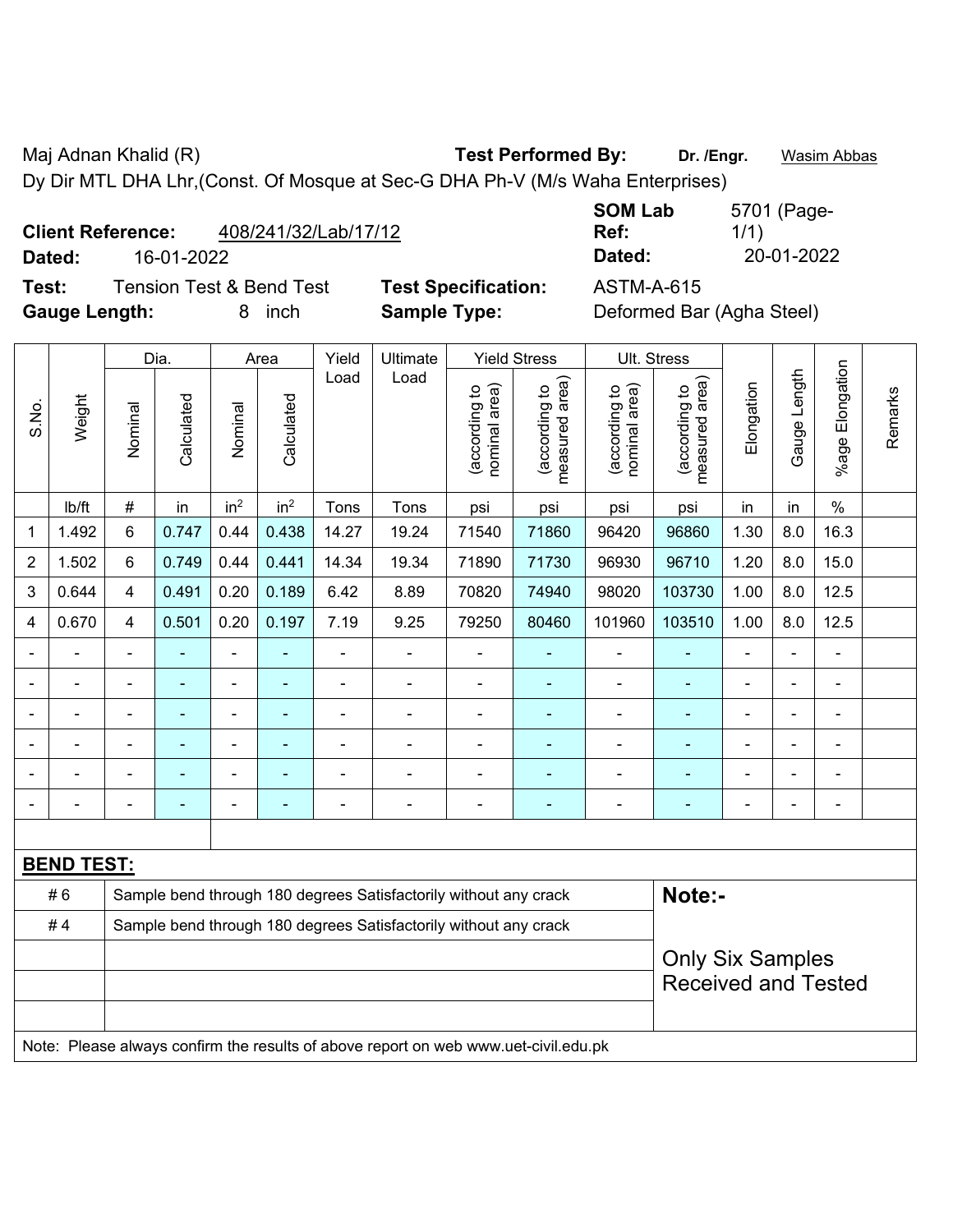Tamoor Zafar **Test Performed By:** Dr. /Engr. **S.Asad Ali Gillani** 

S. proprietor, Izzhar Construction Rawalpindi.(CMH Medical College Lahore)

| <b>Client Reference:</b><br>Nil<br>19-01-2022<br>Dated: |                            | <b>SOM Lab</b><br>Ref:<br>Dated: | 5702 (Page-<br>1/1)<br>20-01-2022 |
|---------------------------------------------------------|----------------------------|----------------------------------|-----------------------------------|
| <b>Tension Test &amp; Bend Test</b><br>Test:            | <b>Test Specification:</b> | <b>ASTM-A-615</b>                |                                   |
| <b>Gauge Length:</b><br>inch<br>8                       | <b>Sample Type:</b>        | Deformed Bar                     |                                   |

|       |                   |                                                                                              | Dia.       |                 | Area            | Yield          | <b>Ultimate</b>                                                                     |                                | <b>Yield Stress</b>             |                                | Ult. Stress                                 |                |                |                      |         |
|-------|-------------------|----------------------------------------------------------------------------------------------|------------|-----------------|-----------------|----------------|-------------------------------------------------------------------------------------|--------------------------------|---------------------------------|--------------------------------|---------------------------------------------|----------------|----------------|----------------------|---------|
| S.No. | Weight            | Nominal                                                                                      | Calculated | Nominal         | Calculated      | Load           | Load                                                                                | nominal area)<br>(according to | measured area)<br>(according to | nominal area)<br>(according to | (according to<br>neasured area)<br>measured | Elongation     | Gauge Length   | Elongation<br>%age I | Remarks |
|       | lb/ft             | $\#$                                                                                         | in         | in <sup>2</sup> | in <sup>2</sup> | Tons           | Tons                                                                                | psi                            | psi                             | psi                            | psi                                         | in             | in             | $\%$                 |         |
| 1     | 2.647             | 8                                                                                            | 0.995      | 0.79            | 0.778           | 30.30          | 37.10                                                                               | 84580                          | 85880                           | 103590                         | 105190                                      | 1.00           | 8.0            | 12.5                 |         |
| 2     | 2.715             | 8                                                                                            | 1.008      | 0.79            | 0.798           | 29.26          | 36.70                                                                               | 81680                          | 80860                           | 102450                         | 101420                                      | 1.00           | 8.0            | 12.5                 |         |
| 3     | 1.501             | 6                                                                                            | 0.749      | 0.44            | 0.441           | 15.29          | 20.69                                                                               | 76640                          | 76470                           | 103720                         | 103490                                      | 0.90           | 8.0            | 11.3                 |         |
| 4     | 1.507             | 6                                                                                            | 0.751      | 0.44            | 0.443           | 15.04          | 20.69                                                                               | 75370                          | 74860                           | 103720                         | 103020                                      | 1.10           | 8.0            | 13.8                 |         |
| 5     | 0.670             | $\overline{4}$                                                                               | 0.501      | 0.20            | 0.197           | 5.93           | 8.79                                                                                | 65420                          | 66420                           | 96900                          | 98370                                       | 1.30           | 8.0            | 16.3                 |         |
| 6     | 0.670             | $\overline{4}$                                                                               | 0.501      | 0.20            | 0.197           | 5.93           | 8.82                                                                                | 65420                          | 66420                           | 97230                          | 98720                                       | 1.40           | 8.0            | 17.5                 |         |
|       |                   |                                                                                              |            | ÷               |                 |                |                                                                                     | Ē,                             | ä,                              |                                |                                             |                | ä,             | $\blacksquare$       |         |
|       |                   | Ē,                                                                                           | ä,         | ÷               | ۰               | $\blacksquare$ | $\blacksquare$                                                                      | $\overline{a}$                 | ۰                               | $\blacksquare$                 | ÷                                           | $\blacksquare$ | $\blacksquare$ | $\blacksquare$       |         |
|       |                   |                                                                                              | ä,         | ÷               | ۳               |                |                                                                                     | $\blacksquare$                 | ۰                               | $\blacksquare$                 | ۰                                           | $\blacksquare$ | L,             | $\blacksquare$       |         |
|       |                   | $\blacksquare$                                                                               | ä,         | $\blacksquare$  | ÷               | $\blacksquare$ | $\blacksquare$                                                                      | $\blacksquare$                 | $\blacksquare$                  | $\blacksquare$                 | ۰                                           | $\blacksquare$ | Ē,             | $\blacksquare$       |         |
|       |                   |                                                                                              |            |                 |                 |                |                                                                                     |                                |                                 |                                |                                             |                |                |                      |         |
|       | <b>BEND TEST:</b> |                                                                                              |            |                 |                 |                |                                                                                     |                                |                                 |                                |                                             |                |                |                      |         |
|       | # 8               |                                                                                              |            |                 |                 |                | Sample bend through 180 degrees Satisfactorily without any crack                    |                                |                                 |                                | Note:-                                      |                |                |                      |         |
|       | #6                |                                                                                              |            |                 |                 |                | Sample bend through 180 degrees Satisfactorily without any crack                    |                                |                                 |                                |                                             |                |                |                      |         |
|       | #4                | Sample bend through 180 degrees Satisfactorily without any crack<br><b>Only Nine Samples</b> |            |                 |                 |                |                                                                                     |                                |                                 |                                |                                             |                |                |                      |         |
|       |                   | <b>Received and Tested</b>                                                                   |            |                 |                 |                |                                                                                     |                                |                                 |                                |                                             |                |                |                      |         |
|       |                   |                                                                                              |            |                 |                 |                |                                                                                     |                                |                                 |                                |                                             |                |                |                      |         |
|       |                   |                                                                                              |            |                 |                 |                | Note: Please always confirm the results of above report on web www.uet-civil.edu.pk |                                |                                 |                                |                                             |                |                |                      |         |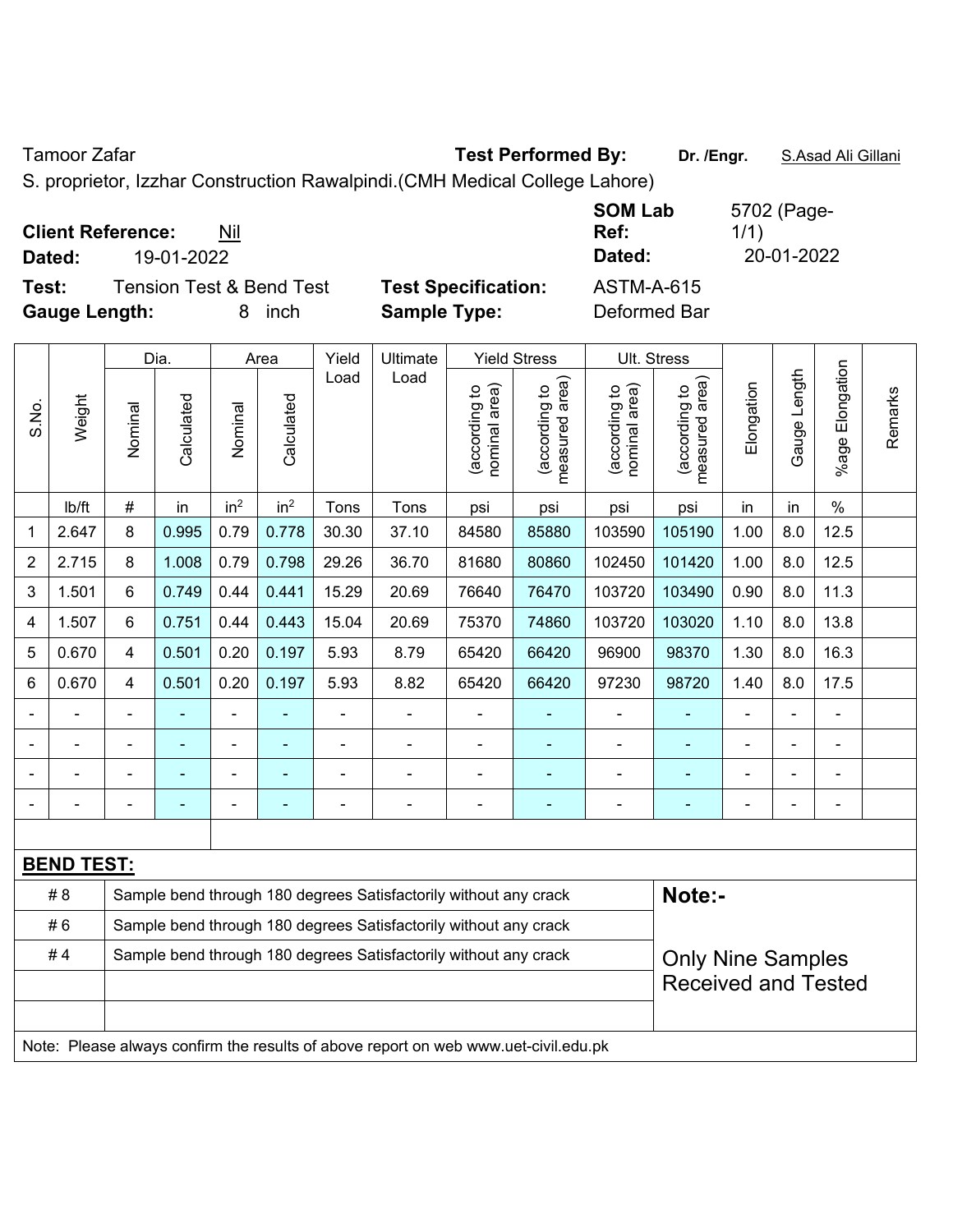Maj Adnan Khalid (R) **Test Performed By: Dr. /Engr.** S. Asad Ali Gillani Dy Dir MTL DHA Lhr,(Const. Of Security Det Mouza Rora DHA Ph-X (M/s Kissana Const Coy)

| <b>Client Reference:</b> | 408/241/32/Lab/21/18 |
|--------------------------|----------------------|
|--------------------------|----------------------|

 $\top$ 

 $\top$ 

 $\overline{\phantom{a}}$ 

 $\overline{\phantom{a}}$ 

**Test:** Tension Test & Bend Test **Test Specification:** ASTM-A-615 **Gauge Length:** 8 inch **Sample Type:** Deformed Bar (Model Steel)

 $\overline{\phantom{a}}$ 

**SOM Lab Ref:**  5703 (Page-1/1) **Dated:** 19-01-2022 **Dated:** 20-01-2022

|                |                   |                            | Dia.           | Area            |                          | Yield          | Ultimate                                                                            |                                | <b>Yield Stress</b>             | Ult. Stress                    |                                 |                |                |                          |         |
|----------------|-------------------|----------------------------|----------------|-----------------|--------------------------|----------------|-------------------------------------------------------------------------------------|--------------------------------|---------------------------------|--------------------------------|---------------------------------|----------------|----------------|--------------------------|---------|
| S.No.          | Weight            | Nominal                    | Calculated     | Nominal         | Calculated               | Load           | Load                                                                                | (according to<br>nominal area) | (according to<br>measured area) | nominal area)<br>(according to | (according to<br>measured area) | Elongation     | Gauge Length   | %age Elongation          | Remarks |
|                | lb/ft             | $\#$                       | in             | in <sup>2</sup> | in <sup>2</sup>          | Tons           | Tons                                                                                | psi                            | psi                             | psi                            | psi                             | in             | in             | $\%$                     |         |
| $\mathbf{1}$   | 0.695             | $\overline{4}$             | 0.510          | 0.20            | 0.204                    | 9.45           | 10.70                                                                               | 104200                         | 102160                          | 118030                         | 115720                          | 0.80           | 8.0            | 10.0                     |         |
| $\overline{2}$ | 0.687             | 4                          | 0.507          | 0.20            | 0.202                    | 8.84           | 10.35                                                                               | 97460                          | 96490                           | 114100                         | 112970                          | 0.80           | 8.0            | 10.0                     |         |
|                |                   | ä,                         | ٠              | ÷,              | ÷                        | ÷,             | $\blacksquare$                                                                      | $\blacksquare$                 | ٠                               | $\blacksquare$                 | ä,                              | $\blacksquare$ | $\blacksquare$ | $\overline{\phantom{a}}$ |         |
|                |                   | ä,                         | $\blacksquare$ | ä,              | $\blacksquare$           | $\blacksquare$ | ÷,                                                                                  | $\blacksquare$                 | $\blacksquare$                  | $\blacksquare$                 | $\blacksquare$                  | ä,             | $\blacksquare$ | ä,                       |         |
|                |                   | Ē,                         | $\blacksquare$ | ۰               | $\overline{\phantom{0}}$ | $\blacksquare$ |                                                                                     | ÷                              |                                 | ÷                              |                                 |                |                | ÷                        |         |
|                |                   | $\blacksquare$             |                | ۰               | $\blacksquare$           | $\blacksquare$ | $\blacksquare$                                                                      | $\blacksquare$                 | $\blacksquare$                  | $\blacksquare$                 | $\blacksquare$                  |                | $\blacksquare$ | $\blacksquare$           |         |
|                | ÷                 | ä,                         | ٠              | $\blacksquare$  | $\blacksquare$           | $\blacksquare$ | ÷,                                                                                  | ÷,                             | ÷,                              | $\blacksquare$                 | $\blacksquare$                  | ä,             | $\blacksquare$ | ä,                       |         |
|                | ۳                 | ä,                         | $\blacksquare$ | $\blacksquare$  | $\blacksquare$           | $\blacksquare$ | ÷,                                                                                  | ä,                             | $\blacksquare$                  | $\blacksquare$                 | $\blacksquare$                  | $\blacksquare$ | $\blacksquare$ | $\blacksquare$           |         |
|                |                   |                            |                | $\blacksquare$  |                          |                | $\blacksquare$                                                                      | ÷                              |                                 | Ē,                             |                                 |                |                | $\blacksquare$           |         |
|                |                   | ٠                          |                | ۰               |                          | $\blacksquare$ | $\blacksquare$                                                                      | ÷                              |                                 | ٠                              |                                 |                | $\blacksquare$ | $\blacksquare$           |         |
|                |                   |                            |                |                 |                          |                |                                                                                     |                                |                                 |                                |                                 |                |                |                          |         |
|                | <b>BEND TEST:</b> |                            |                |                 |                          |                |                                                                                     |                                |                                 |                                |                                 |                |                |                          |         |
|                | #4                |                            |                |                 |                          |                | Sample bend through 180 degrees Satisfactorily without any crack                    |                                |                                 |                                | Note:-                          |                |                |                          |         |
|                |                   |                            |                |                 |                          |                |                                                                                     |                                |                                 |                                |                                 |                |                |                          |         |
|                |                   |                            |                |                 |                          |                |                                                                                     |                                |                                 |                                | <b>Only Three Samples</b>       |                |                |                          |         |
|                |                   | <b>Received and Tested</b> |                |                 |                          |                |                                                                                     |                                |                                 |                                |                                 |                |                |                          |         |
|                |                   |                            |                |                 |                          |                | Note: Please always confirm the results of above report on web www.uet-civil.edu.pk |                                |                                 |                                |                                 |                |                |                          |         |

 $\blacksquare$ 

 $\overline{\phantom{a}}$  $\overline{\phantom{a}}$ 

 $\top$ 

٦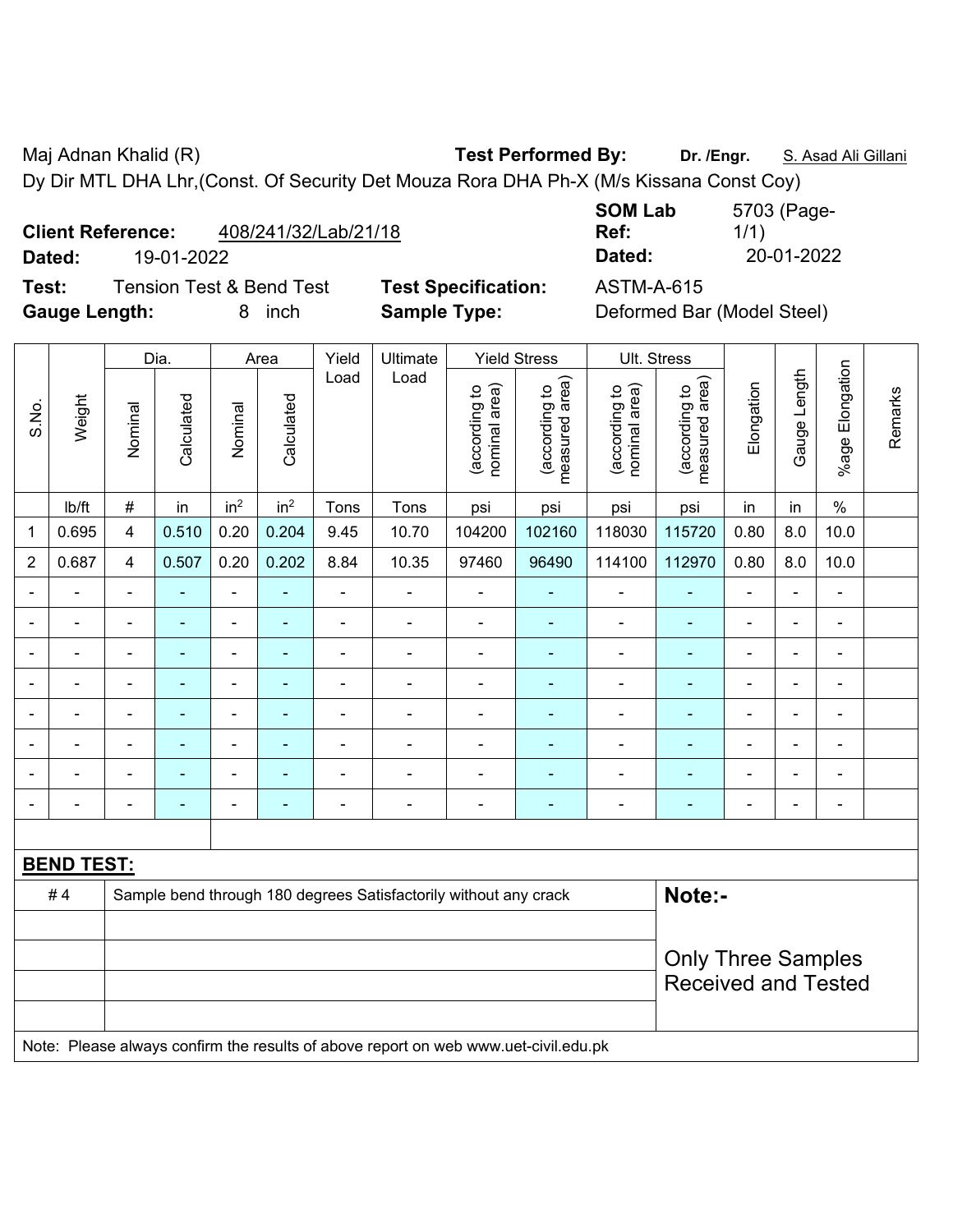Engr. Hasan Nawaz **Test Performed By: Dr. /Engr.** Asad Ali Gillani

CM Zameen Quadrangle.(Const. Of Zameen Quadrangle at Plot No.49,Gulberg-V Lahore)

|        | <b>Client Reference:</b> | ZD/ZQ/GSW/013       |
|--------|--------------------------|---------------------|
| Dated: | 20-01-2022               |                     |
|        |                          | T : T : 0 D : 1 T : |

**Test:** Tension Test & Bend Test **Test Specification:** ASTM-A-615

**SOM Lab Ref:**  5704 (Page-1/1) **Dated:** 20-01-2022 **Dated:** 20-01-2021

**Gauge Length:** 8 inch **Sample Type:** Deformed Bar (SJ Steel)

|                |                   |                                                                  | Dia.           |                 | Area            | Yield                    | Ultimate                 |                                | <b>Yield Stress</b>             | Ult. Stress                    |                                 |                            |                          |                          |         |
|----------------|-------------------|------------------------------------------------------------------|----------------|-----------------|-----------------|--------------------------|--------------------------|--------------------------------|---------------------------------|--------------------------------|---------------------------------|----------------------------|--------------------------|--------------------------|---------|
| S.No.          | Weight            | Nominal                                                          | Calculated     | Nominal         | Calculated      | Load                     | Load                     | nominal area)<br>(according to | measured area)<br>(according to | nominal area)<br>(according to | measured area)<br>(according to | Elongation                 | Gauge Length             | %age Elongation          | Remarks |
|                | lb/ft             | $\#$                                                             | in             | in <sup>2</sup> | in <sup>2</sup> | Tons                     | Tons                     | psi                            | psi                             | psi                            | psi                             | in                         | in                       | $\%$                     |         |
| 1              | 0.590             | 4                                                                | 0.469          | 0.20            | 0.173           | 6.14                     | 8.79                     | 67670                          | 78230                           | 96900                          | 112020                          | 1.00                       | 8.0                      | 12.5                     |         |
| $\overline{2}$ | 0.607             | 4                                                                | 0.476          | 0.20            | 0.178           | 6.47                     | 8.23                     | 71380                          | 80200                           | 90720                          | 101930                          | 1.10                       | 8.0                      | 13.8                     |         |
| $\blacksquare$ | $\blacksquare$    | $\overline{\phantom{a}}$                                         | ٠              | $\blacksquare$  | ۰               | $\overline{\phantom{a}}$ | $\overline{\phantom{a}}$ | $\blacksquare$                 | ۰                               | ÷,                             | ÷                               | $\blacksquare$             | $\blacksquare$           | $\overline{\phantom{a}}$ |         |
| $\blacksquare$ |                   | $\blacksquare$                                                   | $\blacksquare$ | $\blacksquare$  | ۰               | -                        | ÷                        | $\blacksquare$                 | ۰                               | $\blacksquare$                 | ÷                               | $\blacksquare$             | $\overline{\phantom{a}}$ | $\blacksquare$           |         |
|                |                   | $\blacksquare$                                                   | ۰              | -               | -               | $\blacksquare$           | ÷                        | ۰                              | ۰                               | ۰                              | $\blacksquare$                  | $\blacksquare$             | $\blacksquare$           | ۰                        |         |
| $\blacksquare$ | $\blacksquare$    | $\blacksquare$                                                   | ۰              | $\blacksquare$  | ۰               | -                        | ÷                        | $\blacksquare$                 | $\overline{\phantom{0}}$        | $\overline{a}$                 | ٠                               | $\overline{\phantom{0}}$   | $\overline{\phantom{a}}$ | $\blacksquare$           |         |
| $\blacksquare$ |                   | $\blacksquare$                                                   | ۰              | -               | $\blacksquare$  | ä,                       | ÷                        | $\blacksquare$                 | ۰                               | ۰                              | ÷                               | $\blacksquare$             | $\overline{\phantom{a}}$ | $\blacksquare$           |         |
| $\blacksquare$ |                   |                                                                  | ۰              | -               | -               | ÷                        | ÷                        | $\blacksquare$                 |                                 | ۰                              | $\blacksquare$                  | $\blacksquare$             | $\overline{\phantom{a}}$ | $\blacksquare$           |         |
| $\blacksquare$ | $\blacksquare$    | $\blacksquare$                                                   | $\blacksquare$ | -               | ۰               | ä,                       | $\blacksquare$           | $\blacksquare$                 | ۰                               | $\blacksquare$                 | ÷                               | $\blacksquare$             | $\overline{\phantom{a}}$ | $\overline{\phantom{a}}$ |         |
| $\blacksquare$ | $\blacksquare$    | $\blacksquare$                                                   | ۰              | -               | ۰               | -                        | ÷                        | $\blacksquare$                 | ۰                               | ۰                              | ÷                               | $\blacksquare$             | $\overline{\phantom{a}}$ | $\overline{\phantom{a}}$ |         |
|                |                   |                                                                  |                |                 |                 |                          |                          |                                |                                 |                                |                                 |                            |                          |                          |         |
|                | <b>BEND TEST:</b> |                                                                  |                |                 |                 |                          |                          |                                |                                 |                                |                                 |                            |                          |                          |         |
|                | #4                | Sample bend through 180 degrees Satisfactorily without any crack |                |                 |                 |                          |                          |                                |                                 |                                | Note:-                          |                            |                          |                          |         |
|                |                   |                                                                  |                |                 |                 |                          |                          |                                |                                 |                                |                                 |                            |                          |                          |         |
|                |                   |                                                                  |                |                 |                 |                          |                          |                                |                                 |                                |                                 | <b>Only Three Samples</b>  |                          |                          |         |
|                |                   |                                                                  |                |                 |                 |                          |                          |                                |                                 |                                |                                 | <b>Received and Tested</b> |                          |                          |         |
|                |                   |                                                                  |                |                 |                 |                          |                          |                                |                                 |                                |                                 |                            |                          |                          |         |

Note: Please always confirm the results of above report on web www.uet-civil.edu.pk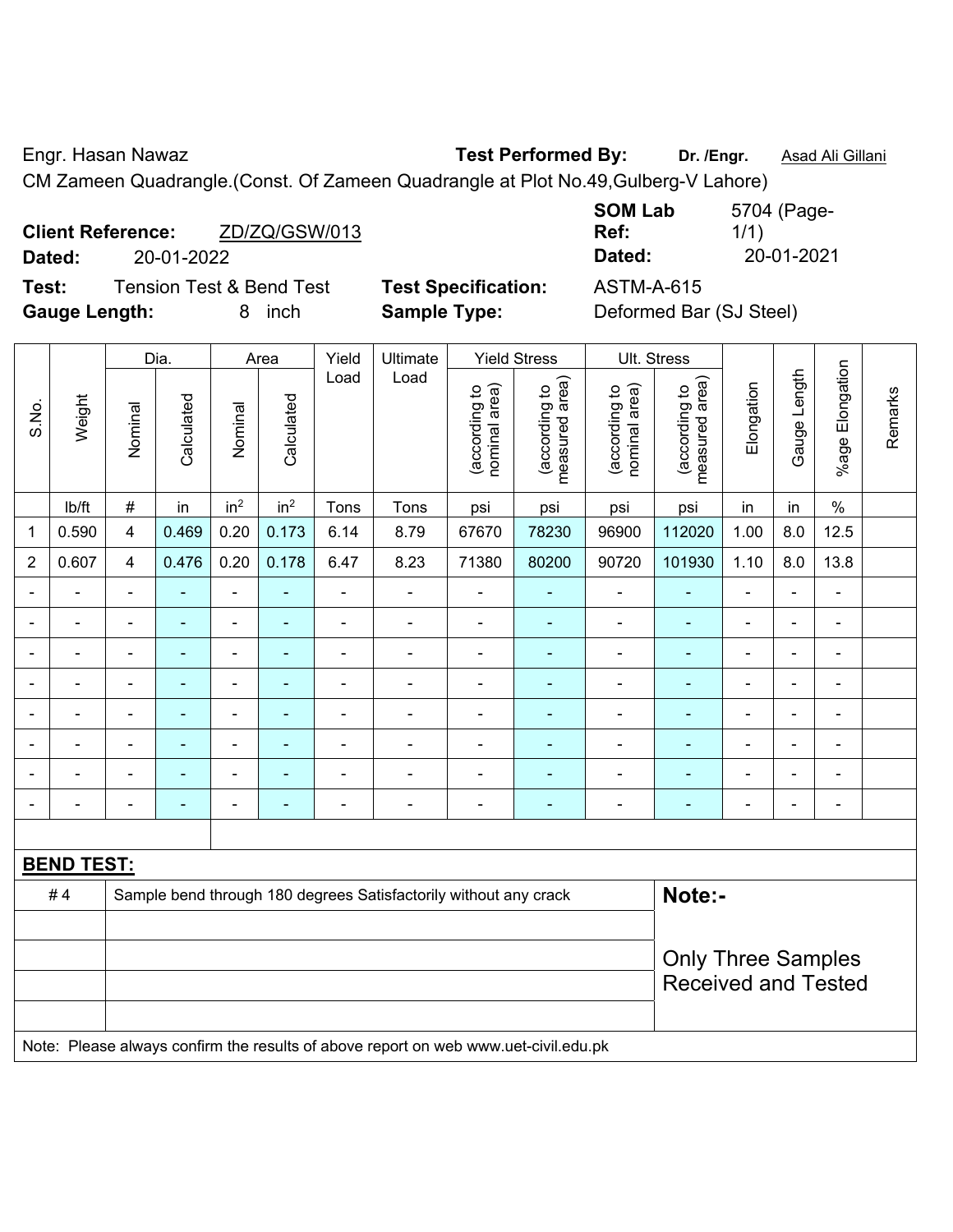Israr Ullah Khan **Test Performed By: Dr. /Engr.** S.Asad Ali Gillani

RE Nespak.(Const. of underpass Across Bedian Rd. Connecting Ph-VI with Ph-IX,DHA LHR)

| <b>Client Reference:</b> | 3790/102/IUK/UET/01/28 |
|--------------------------|------------------------|
|                          |                        |

**Test:** Tension Test & Bend Test **Test Specification:** ASTM-A-615 **Gauge Length:** 8 inch **Sample Type:** Deformed Bar (FF Steel)

**SOM Lab Ref:**  5705 (Page-1/1) **Dated:** 19-01-2022 **Dated:** 20-01-2022

|                |                   |                                                                  | Dia.       |                 | Area            |                | Yield<br>Ultimate<br>Load<br>Load                                                   |                                | <b>Yield Stress</b>             |                                | Ult. Stress                     |            |                          |                       |         |
|----------------|-------------------|------------------------------------------------------------------|------------|-----------------|-----------------|----------------|-------------------------------------------------------------------------------------|--------------------------------|---------------------------------|--------------------------------|---------------------------------|------------|--------------------------|-----------------------|---------|
| S.No.          | Weight            | Nominal                                                          | Calculated | Nominal         | Calculated      |                |                                                                                     | nominal area)<br>(according to | (according to<br>measured area) | nominal area)<br>(according to | measured area)<br>(according to | Elongation | Gauge Length             | Elongation<br>$%$ age | Remarks |
|                | lb/ft             | #                                                                | in         | in <sup>2</sup> | in <sup>2</sup> | Tons           | Tons                                                                                | psi                            | psi                             | psi                            | psi                             | in         | in                       | $\%$                  |         |
| 1              | 2.614             | 8                                                                | 0.989      | 0.79            | 0.768           | 25.23          | 33.49                                                                               | 70440                          | 72450                           | 93490                          | 96160                           | 1.60       | 8.0                      | 20.0                  |         |
| $\overline{2}$ | 2.616             | 8                                                                | 0.990      | 0.79            | 0.769           | 22.22          | 29.07                                                                               | 62040                          | 63730                           | 81160                          | 83380                           | 1.70       | 8.0                      | 21.3                  |         |
| 3              | 1.461             | 6                                                                | 0.739      | 0.44            | 0.429           | 13.43          | 19.16                                                                               | 67290                          | 69020                           | 96060                          | 98520                           | 1.10       | 8.0                      | 13.8                  |         |
| 4              | 1.448             | 6                                                                | 0.736      | 0.44            | 0.426           | 13.48          | 19.22                                                                               | 67550                          | 69770                           | 96320                          | 99480                           | 1.20       | 8.0                      | 15.0                  |         |
| 5              | 0.671             | 4                                                                | 0.501      | 0.20            | 0.197           | 6.60           | 8.79                                                                                | 72730                          | 73840                           | 96900                          | 98370                           | 1.10       | 8.0                      | 13.8                  |         |
| 6              | 0.670             | 4                                                                | 0.501      | 0.20            | 0.197           | 6.54           | 8.79                                                                                | 72170                          | 73270                           | 96900                          | 98370                           | 1.20       | 8.0                      | 15.0                  |         |
|                | $\overline{a}$    | $\blacksquare$                                                   | ä,         | ÷               |                 | $\blacksquare$ | ÷,                                                                                  | $\overline{a}$                 | ٠                               | ۰                              | ä,                              |            | ÷,                       | $\blacksquare$        |         |
|                | ä,                |                                                                  | ÷,         | ÷               |                 | ä,             | ÷                                                                                   |                                | $\blacksquare$                  | ÷,                             | ä,                              |            |                          | $\blacksquare$        |         |
|                |                   |                                                                  |            | ÷               |                 |                | ÷                                                                                   |                                | $\blacksquare$                  | ۰                              |                                 |            |                          |                       |         |
|                |                   |                                                                  |            |                 |                 |                |                                                                                     |                                | ۰                               |                                |                                 |            |                          | $\blacksquare$        |         |
|                |                   |                                                                  |            |                 |                 |                |                                                                                     |                                |                                 |                                |                                 |            |                          |                       |         |
|                | <b>BEND TEST:</b> |                                                                  |            |                 |                 |                |                                                                                     |                                |                                 |                                |                                 |            |                          |                       |         |
|                | # 8               |                                                                  |            |                 |                 |                | Sample bend through 180 degrees Satisfactorily without any crack                    |                                |                                 |                                | Note:-                          |            |                          |                       |         |
|                | #6                |                                                                  |            |                 |                 |                | Sample bend through 180 degrees Satisfactorily without any crack                    |                                |                                 |                                |                                 |            |                          |                       |         |
|                | #4                | Sample bend through 180 degrees Satisfactorily without any crack |            |                 |                 |                |                                                                                     |                                |                                 |                                |                                 |            | <b>Only Nine Samples</b> |                       |         |
|                |                   | <b>Received and Tested</b>                                       |            |                 |                 |                |                                                                                     |                                |                                 |                                |                                 |            |                          |                       |         |
|                |                   |                                                                  |            |                 |                 |                |                                                                                     |                                |                                 |                                |                                 |            |                          |                       |         |
|                |                   |                                                                  |            |                 |                 |                | Note: Please always confirm the results of above report on web www.uet-civil.edu.pk |                                |                                 |                                |                                 |            |                          |                       |         |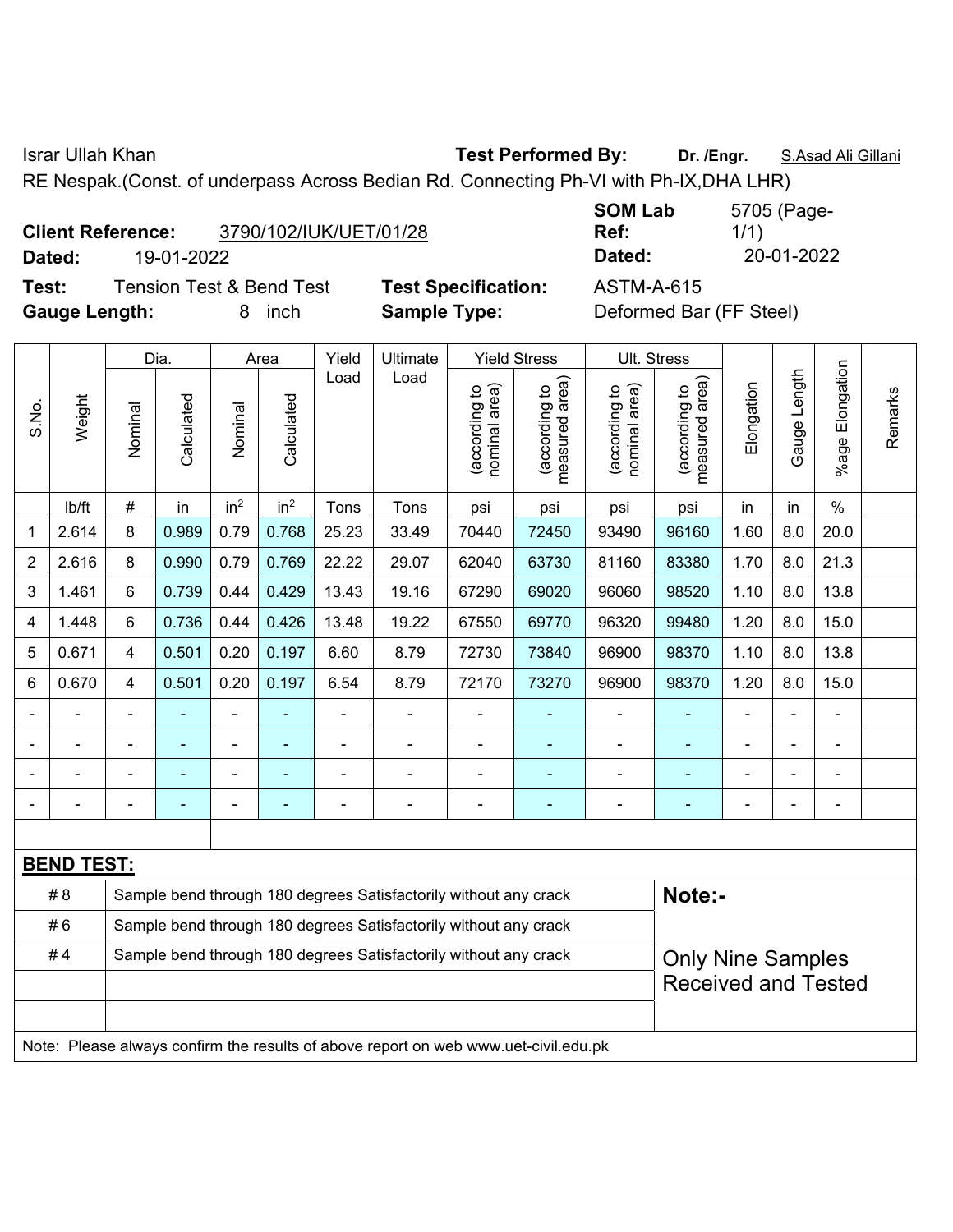M/S HA Consulting Jv **Test Performed By:** Dr. /Engr. **Asad Ali Gillani** 

Mascon Associates,Punjab Model Bazzar Sheikhupura Pkg A

| <b>Client Reference:</b><br>Dated: | 20-01-2022                          | PMBA/22/001 |                            | <b>SOM Lab</b><br>Ref:<br>Dated: | 5706 (Page-<br>1/1)<br>20-01-2022 |
|------------------------------------|-------------------------------------|-------------|----------------------------|----------------------------------|-----------------------------------|
| Test:                              | <b>Tension Test &amp; Bend Test</b> |             | <b>Test Specification:</b> | <b>ASTM-A-615</b>                |                                   |
| <b>Gauge Length:</b>               |                                     | inch        | <b>Sample Type:</b>        | Deformed Bar                     |                                   |

|                |                   |                         | Dia.                     |                 | Area                     | Yield | Ultimate                                                                            |                                | <b>Yield Stress</b>             |                                | Ult. Stress                     |                              |                |                              |         |
|----------------|-------------------|-------------------------|--------------------------|-----------------|--------------------------|-------|-------------------------------------------------------------------------------------|--------------------------------|---------------------------------|--------------------------------|---------------------------------|------------------------------|----------------|------------------------------|---------|
| S.No.          | Weight            | Nominal                 | Calculated               | Nominal         | Calculated               | Load  | Load                                                                                | nominal area)<br>(according to | (according to<br>measured area) | nominal area)<br>(according to | measured area)<br>(according to | Elongation                   | Gauge Length   | %age Elongation              | Remarks |
|                | Ib/ft             | $\#$                    | in                       | in <sup>2</sup> | in <sup>2</sup>          | Tons  | Tons                                                                                | psi                            | psi                             | psi                            | psi                             | in                           | in             | $\%$                         |         |
| 1              | 1.517             | 6                       | 0.754                    | 0.44            | 0.446                    | 13.58 | 17.86                                                                               | 68060                          | 67150                           | 89520                          | 88320                           | 1.50                         | 8.0            | 18.8                         |         |
| $\overline{2}$ | 1.493             | 6                       | 0.748                    | 0.44            | 0.439                    | 15.75 | 19.52                                                                               | 78940                          | 79120                           | 97850                          | 98070                           | 1.40                         | 8.0            | 17.5                         |         |
| 3              | 0.642             | $\overline{4}$          | 0.491                    | 0.20            | 0.189                    | 7.29  | 9.28                                                                                | 80370                          | 85050                           | 102290                         | 108250                          | 1.10                         | 8.0            | 13.8                         |         |
| 4              | 0.651             | 4                       | 0.493                    | 0.20            | 0.191                    | 7.00  | 9.02                                                                                | 77230                          | 80870                           | 99480                          | 104170                          | 1.10                         | 8.0            | 13.8                         |         |
|                |                   | $\blacksquare$          | $\blacksquare$           | $\blacksquare$  | $\blacksquare$           | ä,    | $\blacksquare$                                                                      | $\overline{a}$                 | $\blacksquare$                  | $\overline{a}$                 | $\blacksquare$                  | $\blacksquare$               | $\blacksquare$ | $\blacksquare$               |         |
|                |                   |                         | $\blacksquare$           | ÷               | ٠                        | L,    | $\blacksquare$                                                                      | $\blacksquare$                 | $\blacksquare$                  | $\blacksquare$                 | $\blacksquare$                  |                              |                | $\blacksquare$               |         |
|                |                   |                         | $\blacksquare$           | ۰               |                          |       | $\blacksquare$                                                                      | $\blacksquare$                 | $\blacksquare$                  | $\qquad \qquad \blacksquare$   | ٠                               |                              |                | $\blacksquare$               |         |
|                | $\blacksquare$    |                         | ۳                        | ÷,              |                          | L,    | $\blacksquare$                                                                      | $\blacksquare$                 | $\blacksquare$                  | $\blacksquare$                 | $\blacksquare$                  |                              | $\blacksquare$ | $\blacksquare$               |         |
|                |                   |                         | $\overline{\phantom{0}}$ | ÷               | Ē.                       |       |                                                                                     | $\overline{a}$                 | ۳                               | $\blacksquare$                 |                                 |                              | $\blacksquare$ | -                            |         |
|                |                   | $\blacksquare$          | ٠                        | ۰               | $\overline{\phantom{0}}$ | Ē,    | ÷,                                                                                  | $\blacksquare$                 | $\blacksquare$                  | $\qquad \qquad \blacksquare$   | $\blacksquare$                  | $\qquad \qquad \blacksquare$ | $\blacksquare$ | $\qquad \qquad \blacksquare$ |         |
|                |                   |                         |                          |                 |                          |       |                                                                                     |                                |                                 |                                |                                 |                              |                |                              |         |
|                | <b>BEND TEST:</b> |                         |                          |                 |                          |       |                                                                                     |                                |                                 |                                |                                 |                              |                |                              |         |
|                | #6                |                         |                          |                 |                          |       | Sample bend through 180 degrees Satisfactorily without any crack                    |                                |                                 |                                | Note:-                          |                              |                |                              |         |
|                | #4                |                         |                          |                 |                          |       | Sample bend through 180 degrees Satisfactorily without any crack                    |                                |                                 |                                |                                 |                              |                |                              |         |
|                |                   | <b>Only Six Samples</b> |                          |                 |                          |       |                                                                                     |                                |                                 |                                |                                 |                              |                |                              |         |
|                |                   |                         |                          |                 |                          |       |                                                                                     |                                |                                 |                                | <b>Received and Tested</b>      |                              |                |                              |         |
|                |                   |                         |                          |                 |                          |       |                                                                                     |                                |                                 |                                |                                 |                              |                |                              |         |
|                |                   |                         |                          |                 |                          |       | Note: Please always confirm the results of above report on web www.uet-civil.edu.pk |                                |                                 |                                |                                 |                              |                |                              |         |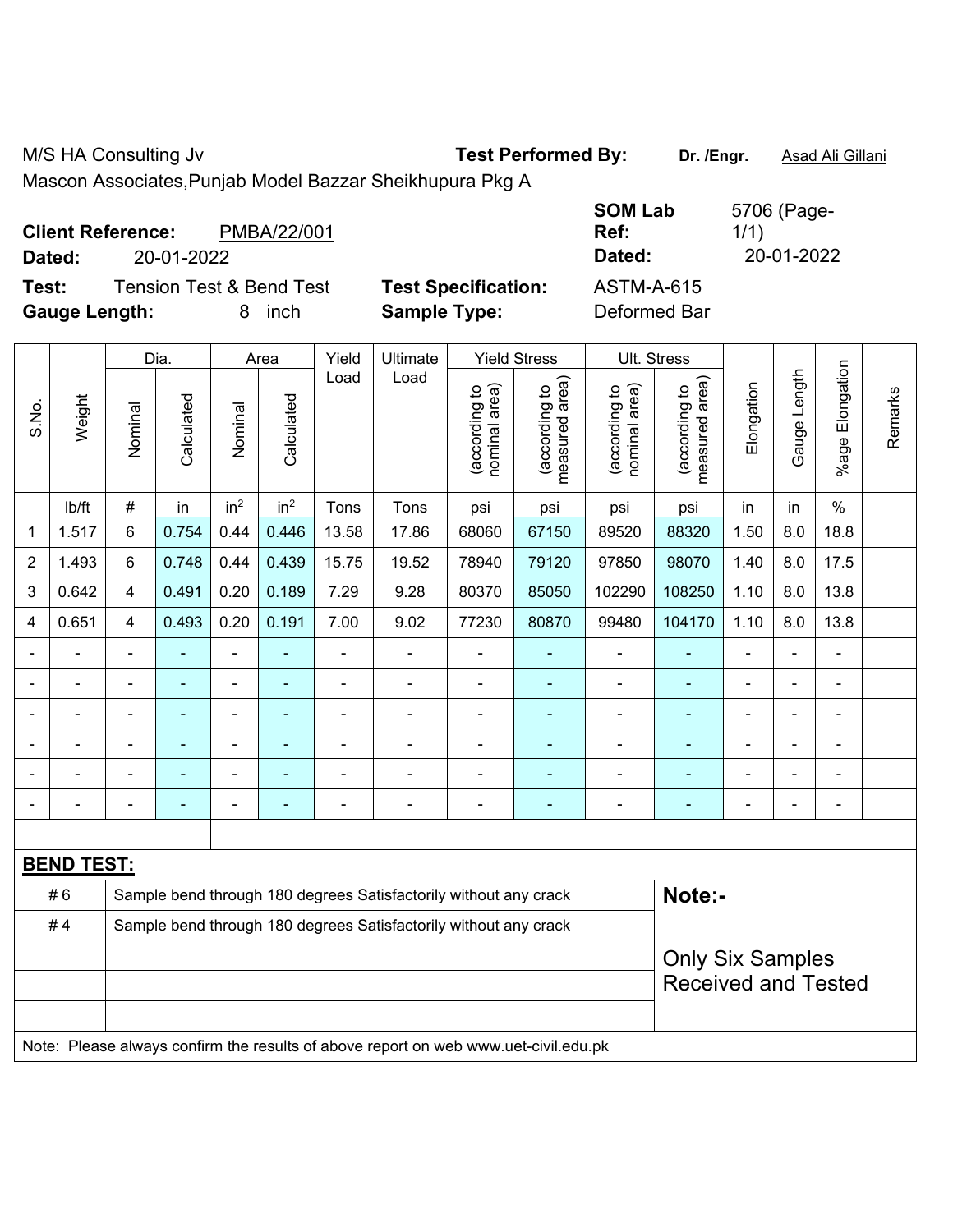KAY & EMMS (Pvt) Ltd. **Test Performed By:** Dr. /Engr. **SAsad Ali Gillani** Gillani Dhanola Millat Rd, Faisalabad

**Client Reference:** Nil

**Dated:** 20-01-2022 **Dated:** 20-01-2022

**Test:** Tension Test & Bend Test **Test Specification:** ASTM-A-615 **Gauge Length:** 8 inch **Sample Type:** Deformed Bar

**SOM Lab Ref:** 

|                |                   |                                                                  | Dia.           |                 | Area            | Yield          | Ultimate                                                                            |                                | <b>Yield Stress</b>             |                                | Ult. Stress                     |                         |                |                       |         |
|----------------|-------------------|------------------------------------------------------------------|----------------|-----------------|-----------------|----------------|-------------------------------------------------------------------------------------|--------------------------------|---------------------------------|--------------------------------|---------------------------------|-------------------------|----------------|-----------------------|---------|
| S.No.          | Weight            | Nominal                                                          | Calculated     | Nominal         | Calculated      | Load           | Load                                                                                | nominal area)<br>(according to | (according to<br>measured area) | nominal area)<br>(according to | measured area)<br>(according to | Elongation              | Gauge Length   | Elongation<br>$%$ age | Remarks |
|                | lb/ft             | $\#$                                                             | in             | in <sup>2</sup> | in <sup>2</sup> | Tons           | Tons                                                                                | psi                            | psi                             | psi                            | psi                             | in                      | in             | $\%$                  |         |
| 1              | 2.593             | 8                                                                | 0.985          | 0.79            | 0.762           | 20.80          | 31.47                                                                               | 58060                          | 60190                           | 87850                          | 91080                           | 1.30                    | 8.0            | 16.3                  |         |
| $\overline{2}$ | 1.442             | 6                                                                | 0.735          | 0.44            | 0.424           | 15.41          | 19.49                                                                               | 77260                          | 80170                           | 97690                          | 101380                          | 1.10                    | 8.0            | 13.8                  |         |
| $\mathbf{3}$   | 0.650             | $\overline{4}$                                                   | 0.493          | 0.20            | 0.191           | 6.85           | 8.77                                                                                | 75540                          | 79100                           | 96670                          | 101230                          | 0.90                    | 8.0            | 11.3                  |         |
|                |                   |                                                                  |                |                 |                 |                |                                                                                     | $\blacksquare$                 |                                 | ä,                             |                                 |                         |                |                       |         |
|                |                   |                                                                  |                |                 | ۰               |                |                                                                                     | $\overline{\phantom{0}}$       |                                 | $\blacksquare$                 |                                 |                         |                |                       |         |
|                |                   | $\blacksquare$                                                   |                |                 | ä,              | $\blacksquare$ |                                                                                     | -                              |                                 | ÷                              |                                 |                         |                | ÷                     |         |
|                |                   | $\blacksquare$                                                   |                | ä,              | ۰               | $\blacksquare$ | ٠                                                                                   | -                              | $\overline{\phantom{0}}$        | ÷                              | ä,                              | $\blacksquare$          | $\blacksquare$ | ÷                     |         |
|                |                   | $\blacksquare$                                                   | $\blacksquare$ | $\blacksquare$  | ٠               | $\blacksquare$ | $\overline{\phantom{a}}$                                                            | $\blacksquare$                 | $\overline{\phantom{0}}$        | $\blacksquare$                 | $\blacksquare$                  | $\blacksquare$          |                | $\frac{1}{2}$         |         |
|                |                   | $\blacksquare$                                                   | $\blacksquare$ | ÷               | $\blacksquare$  | $\blacksquare$ | $\overline{\phantom{0}}$                                                            | ä,                             | $\blacksquare$                  | ä,                             | ۰                               | $\blacksquare$          |                | $\blacksquare$        |         |
|                |                   |                                                                  |                |                 | ÷               | $\blacksquare$ | Ē,                                                                                  | $\overline{a}$                 | $\blacksquare$                  | -                              |                                 |                         |                | ÷                     |         |
|                |                   |                                                                  |                |                 |                 |                |                                                                                     |                                |                                 |                                |                                 |                         |                |                       |         |
|                | <b>BEND TEST:</b> |                                                                  |                |                 |                 |                |                                                                                     |                                |                                 |                                |                                 |                         |                |                       |         |
|                | # 8               |                                                                  |                |                 |                 |                | Sample bend through 180 degrees Satisfactorily without any crack                    |                                |                                 |                                | Note:-                          |                         |                |                       |         |
|                | #6                |                                                                  |                |                 |                 |                | Sample bend through 180 degrees Satisfactorily without any crack                    |                                |                                 |                                |                                 |                         |                |                       |         |
|                | #4                | Sample bend through 180 degrees Satisfactorily without any crack |                |                 |                 |                |                                                                                     |                                |                                 |                                |                                 | <b>Only Six Samples</b> |                |                       |         |
|                |                   |                                                                  |                |                 |                 |                |                                                                                     |                                |                                 |                                | <b>Received and Tested</b>      |                         |                |                       |         |
|                |                   |                                                                  |                |                 |                 |                |                                                                                     |                                |                                 |                                |                                 |                         |                |                       |         |
|                |                   |                                                                  |                |                 |                 |                | Note: Please always confirm the results of above report on web www.uet-civil.edu.pk |                                |                                 |                                |                                 |                         |                |                       |         |

5707 (Page-1/1)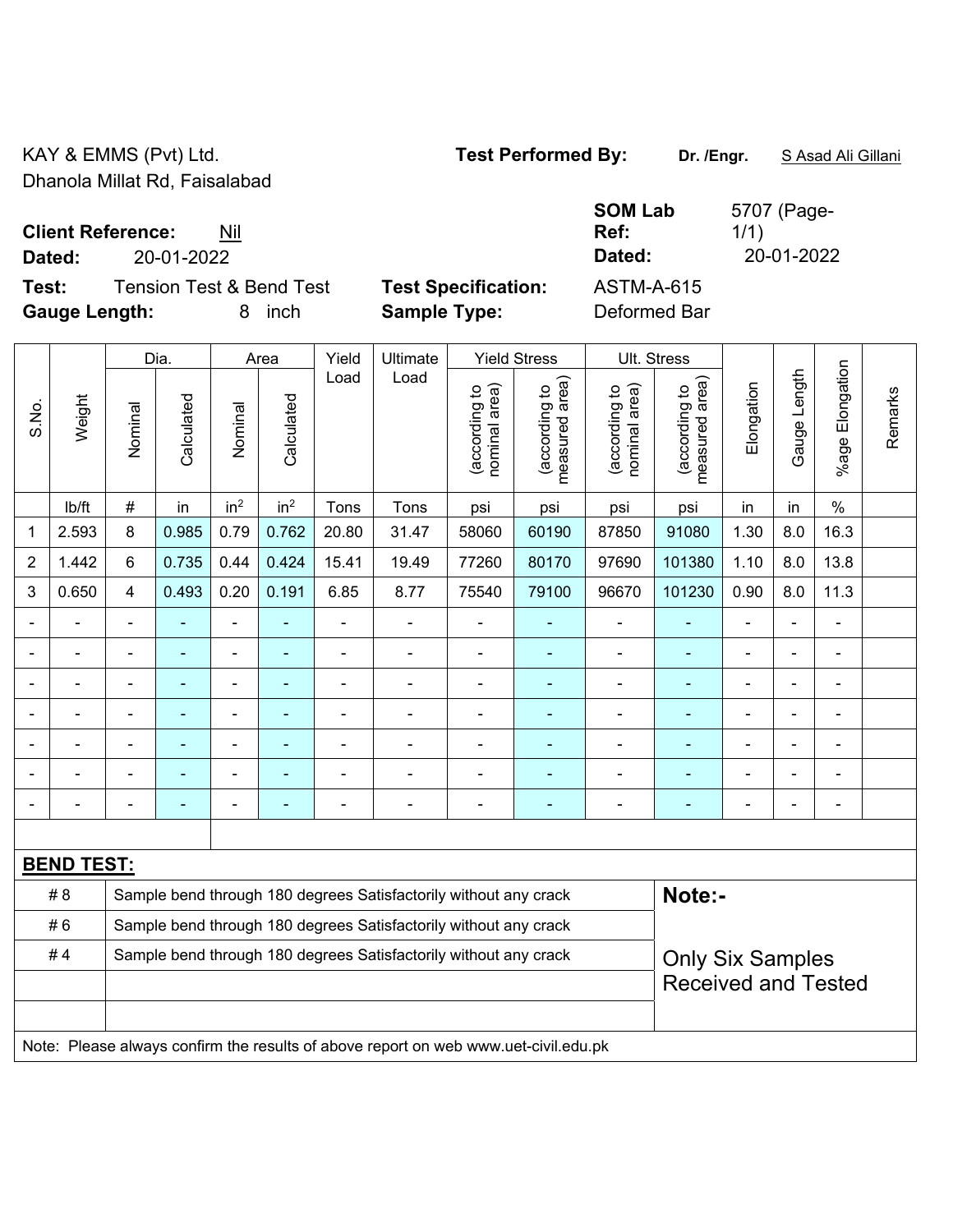M.Nadeem Zafar Ullah **Test Performed By: Dr. /Engr.** S Asad Ali Gillani Incharge (Civil),Sui Northern Gas Pipelines Ltd.(Const. of Store Shed at Regional Distribution Office)

| <b>Client Reference:</b><br>CC/S.Shed/Lhr/01<br>20-01-2022<br>Dated: |                            | <b>SOM Lab</b><br>Ref:<br>Dated: | 5709 (Page-<br>1/1)<br>20-01-2022 |
|----------------------------------------------------------------------|----------------------------|----------------------------------|-----------------------------------|
| <b>Tension Test &amp; Bend Test</b><br>Test:                         | <b>Test Specification:</b> | <b>ASTM-A-615</b>                |                                   |
| <b>Gauge Length:</b><br>inch                                         | <b>Sample Type:</b>        | Deformed Bar                     |                                   |

|                |                   |                | Dia.           |                          | Area            | Yield          | Ultimate                                                                            |                                | <b>Yield Stress</b>             |                                | Ult. Stress                                            |                          |                |                           |         |
|----------------|-------------------|----------------|----------------|--------------------------|-----------------|----------------|-------------------------------------------------------------------------------------|--------------------------------|---------------------------------|--------------------------------|--------------------------------------------------------|--------------------------|----------------|---------------------------|---------|
| S.No.          | Weight            | Nominal        | Calculated     | Nominal                  | Calculated      | Load           | Load                                                                                | nominal area)<br>(according to | (according to<br>measured area) | nominal area)<br>(according to | (according to<br>measured area)                        | Elongation               | Gauge Length   | Elongation<br>$%$ age $ $ | Remarks |
|                | lb/ft             | $\#$           | in             | in <sup>2</sup>          | in <sup>2</sup> | Tons           | Tons                                                                                | psi                            | psi                             | psi                            | psi                                                    | in                       | in             | $\%$                      |         |
| 1              | 2.690             | 8              | 1.004          | 0.79                     | 0.791           | 25.35          | 35.85                                                                               | 70780                          | 70690                           | 100090                         | 99960                                                  | 1.30                     | 8.0            | 16.3                      |         |
| $\overline{2}$ | 0.657             | $\overline{4}$ | 0.496          | 0.20                     | 0.193           | 6.32           | 8.43                                                                                | 69700                          | 72220                           | 92960                          | 96340                                                  | 1.10                     | 8.0            | 13.8                      |         |
| $\blacksquare$ | $\overline{a}$    | $\blacksquare$ |                | $\blacksquare$           | $\blacksquare$  | ä,             | $\blacksquare$                                                                      | $\blacksquare$                 | $\blacksquare$                  | $\blacksquare$                 | ÷,                                                     | $\blacksquare$           | ÷,             | $\blacksquare$            |         |
| $\blacksquare$ | ÷                 | $\blacksquare$ | ä,             | $\blacksquare$           | $\blacksquare$  | L,             | $\blacksquare$                                                                      | $\blacksquare$                 | $\sim$                          | $\blacksquare$                 | $\blacksquare$                                         | ä,                       | ä,             | $\blacksquare$            |         |
|                | $\blacksquare$    | $\blacksquare$ | $\blacksquare$ | $\blacksquare$           | $\sim$          | $\blacksquare$ | $\blacksquare$                                                                      | $\blacksquare$                 | $\blacksquare$                  | $\blacksquare$                 | ä,                                                     | $\overline{\phantom{0}}$ | ÷,             | $\blacksquare$            |         |
|                | $\blacksquare$    | $\blacksquare$ | $\blacksquare$ | $\overline{\phantom{a}}$ | $\sim$          | ä,             | $\blacksquare$                                                                      | $\blacksquare$                 | $\blacksquare$                  | $\blacksquare$                 | ä,                                                     | ÷                        | $\blacksquare$ | $\blacksquare$            |         |
|                |                   |                | ä,             | $\blacksquare$           | ٠               |                | $\blacksquare$                                                                      | $\blacksquare$                 | ä,                              | $\blacksquare$                 | ۰                                                      | ä,                       | ä,             | $\blacksquare$            |         |
|                |                   |                |                | $\blacksquare$           |                 |                |                                                                                     |                                |                                 | $\blacksquare$                 |                                                        |                          | $\overline{a}$ | $\overline{\phantom{0}}$  |         |
|                |                   |                |                | ÷                        |                 |                |                                                                                     |                                | $\overline{\phantom{a}}$        | $\blacksquare$                 | $\blacksquare$                                         |                          | -              | Ē,                        |         |
| $\blacksquare$ |                   | $\blacksquare$ |                | $\overline{a}$           | ٠               |                | $\overline{\phantom{a}}$                                                            | $\blacksquare$                 | $\overline{\phantom{0}}$        | $\overline{\phantom{0}}$       | ۰                                                      | $\overline{\phantom{0}}$ | ÷,             | $\overline{\phantom{a}}$  |         |
|                |                   |                |                |                          |                 |                |                                                                                     |                                |                                 |                                |                                                        |                          |                |                           |         |
|                | <b>BEND TEST:</b> |                |                |                          |                 |                |                                                                                     |                                |                                 |                                |                                                        |                          |                |                           |         |
|                | # 8               |                |                |                          |                 |                | Sample bend through 180 degrees Satisfactorily without any crack                    |                                |                                 |                                | Note:-                                                 |                          |                |                           |         |
|                | #4                |                |                |                          |                 |                | Sample bend through 180 degrees Satisfactorily without any crack                    |                                |                                 |                                |                                                        |                          |                |                           |         |
|                |                   |                |                |                          |                 |                |                                                                                     |                                |                                 |                                | <b>Only Four Samples</b><br><b>Received and Tested</b> |                          |                |                           |         |
|                |                   |                |                |                          |                 |                |                                                                                     |                                |                                 |                                |                                                        |                          |                |                           |         |
|                |                   |                |                |                          |                 |                | Note: Please always confirm the results of above report on web www.uet-civil.edu.pk |                                |                                 |                                |                                                        |                          |                |                           |         |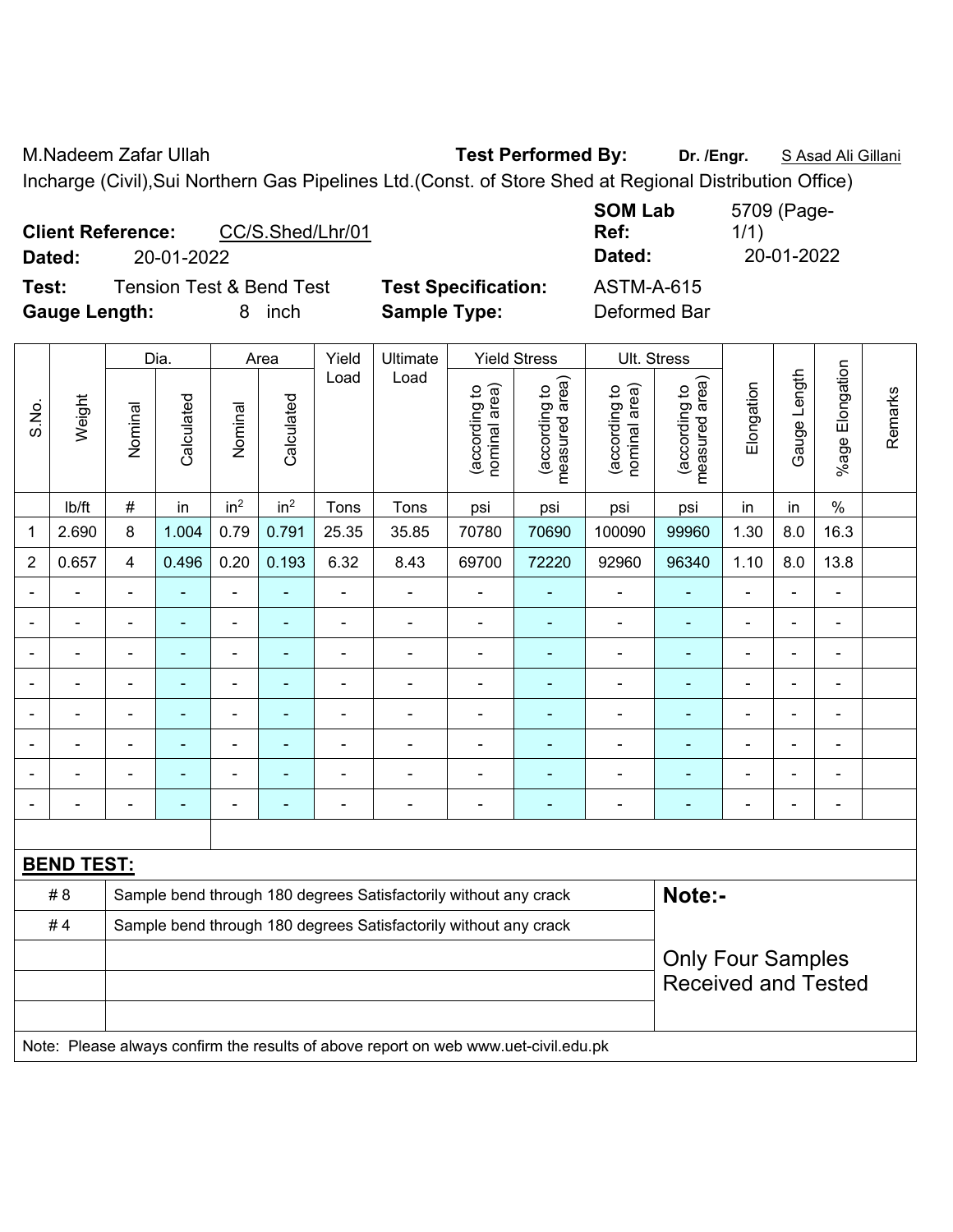Jamil Waris **Test Performed By: Dr. /Engr.** S.Asad Ali Gillani Imperium Hospitality (Pvt) Ltd. Lahore.

| <b>Client Reference:</b> |            | IHPL/Steel/0167          |                            | ື<br>R٥ |
|--------------------------|------------|--------------------------|----------------------------|---------|
| Dated:                   | 20-01-2022 |                          |                            | D       |
| Test:                    |            | Tension Test & Bend Test | <b>Test Specification:</b> | A.      |

**Gauge Length:** 8 inch **Sample Type:** Deformed Bar

**SOM Lab Ref:**  5710 (Page-1/2) **Dated:** 20-01-2022 **Dated:** 20-01-2022 **STM-A-615** 

|                |                      |                         | Dia.                     |                 | Area            | Yield          | Ultimate                                                                            |                                | <b>Yield Stress</b>             |                                | Ult. Stress                     |                          |              |                                                        |         |  |  |
|----------------|----------------------|-------------------------|--------------------------|-----------------|-----------------|----------------|-------------------------------------------------------------------------------------|--------------------------------|---------------------------------|--------------------------------|---------------------------------|--------------------------|--------------|--------------------------------------------------------|---------|--|--|
| S.No.          | Weight               | Nominal                 | Calculated               | Nominal         | Calculated      | Load           | Load                                                                                | (according to<br>nominal area) | (according to<br>measured area) | (according to<br>nominal area) | (according to<br>measured area) | Elongation               | Gauge Length | Elongation<br>$%$ age I                                | Remarks |  |  |
|                | lb/ft                | $\#$                    | in                       | in <sup>2</sup> | in <sup>2</sup> | Tons           | Tons                                                                                | psi                            | psi                             | psi                            | psi                             | in                       | in           | $\%$                                                   |         |  |  |
| 1              | 0.666                | $\overline{\mathbf{4}}$ | 0.500                    | 0.20            | 0.196           | 6.57           | 9.70                                                                                | 72510                          | 73990                           | 107010                         | 109200                          | 1.00                     | 8.0          | 12.5                                                   |         |  |  |
| $\overline{2}$ | 0.667                | 4                       | 0.500                    | 0.20            | 0.196           | 7.34           | 9.76                                                                                | 80940                          | 82590                           | 107580                         | 109770                          | 1.00                     | 8.0          | 12.5                                                   |         |  |  |
| 3              | 0.668                | $\overline{\mathbf{4}}$ | 0.500                    | 0.20            | 0.196           | 7.44           | 9.96                                                                                | 82060                          | 83730                           | 109820                         | 112070                          | 1.00                     | 8.0          | 12.5                                                   |         |  |  |
|                |                      | $\blacksquare$          |                          | ÷,              |                 | $\blacksquare$ | ÷,                                                                                  | $\blacksquare$                 |                                 | $\overline{\phantom{a}}$       |                                 | $\blacksquare$           |              |                                                        |         |  |  |
|                |                      | $\blacksquare$          | $\blacksquare$           | ÷,              | $\blacksquare$  | $\blacksquare$ | ÷                                                                                   | $\blacksquare$                 | $\blacksquare$                  | $\overline{\phantom{a}}$       | $\blacksquare$                  | $\overline{\phantom{0}}$ | ÷            | $\overline{\phantom{a}}$                               |         |  |  |
|                | ÷                    | $\blacksquare$          | $\blacksquare$           | $\blacksquare$  |                 | $\blacksquare$ | ÷                                                                                   | $\blacksquare$                 | $\overline{\phantom{a}}$        | $\blacksquare$                 | $\blacksquare$                  | ÷                        |              | $\blacksquare$                                         |         |  |  |
|                |                      |                         | ÷                        | L,              |                 |                | $\blacksquare$                                                                      | $\blacksquare$                 |                                 | L,                             | $\blacksquare$                  |                          |              |                                                        |         |  |  |
|                |                      |                         |                          | ÷               |                 |                | $\blacksquare$                                                                      |                                |                                 |                                |                                 |                          |              |                                                        |         |  |  |
|                |                      |                         |                          | ä,              |                 |                | $\overline{a}$                                                                      | $\blacksquare$                 |                                 | ä,                             |                                 |                          |              |                                                        |         |  |  |
|                |                      |                         | $\overline{\phantom{0}}$ |                 |                 |                |                                                                                     |                                |                                 | ä,                             | ۰                               |                          |              | $\overline{\phantom{a}}$                               |         |  |  |
|                | <b>Witnessed By:</b> |                         |                          |                 |                 |                | Engr.Rafi Ullah (IHPL) & Engr. Ali Hassain Khan (K.B)                               |                                |                                 |                                |                                 |                          |              |                                                        |         |  |  |
|                | <b>BEND TEST:</b>    |                         |                          |                 |                 |                |                                                                                     |                                |                                 |                                |                                 |                          |              |                                                        |         |  |  |
|                | #4                   |                         |                          |                 |                 |                | Sample bend through 180 degrees Satisfactorily without any crack                    |                                |                                 |                                | Note:-                          |                          |              |                                                        |         |  |  |
|                | #4                   |                         |                          |                 |                 |                | Sample bend through 180 degrees Satisfactorily without any crack                    |                                |                                 |                                |                                 |                          |              |                                                        |         |  |  |
|                |                      |                         |                          |                 |                 |                |                                                                                     |                                |                                 |                                |                                 |                          |              | <b>Only Five Samples</b><br><b>Received and Tested</b> |         |  |  |
|                |                      |                         |                          |                 |                 |                | Note: Please always confirm the results of above report on web www.uet-civil.edu.pk |                                |                                 |                                |                                 |                          |              |                                                        |         |  |  |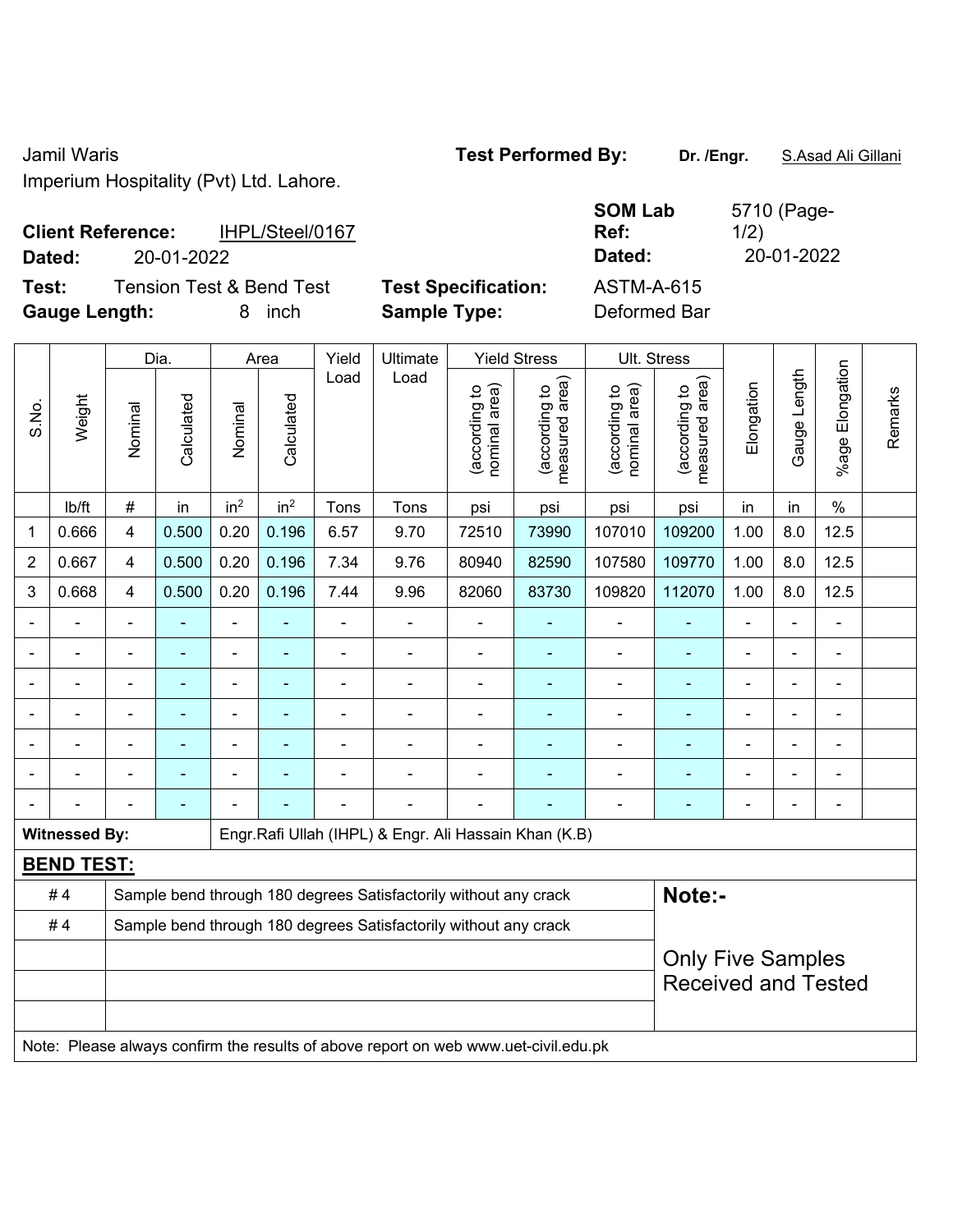Jamil Waris **Test Performed By: Dr. /Engr.** S.Asad Ali Gillani Imperium Hospitality (Pvt) Ltd. Lahore.

| <b>Client Reference:</b><br>IHPL/Steel/0168<br>Dated:<br>20-01-2022 |                                                   | <b>SOM Lab</b><br>Ref:<br>Dated:  | 5710 (Page-<br>2/2)<br>20-01-2022 |
|---------------------------------------------------------------------|---------------------------------------------------|-----------------------------------|-----------------------------------|
| Tension Test & Bend Test<br>Test:<br><b>Gauge Length:</b><br>inch   | <b>Test Specification:</b><br><b>Sample Type:</b> | <b>ASTM-A-615</b><br>Deformed Bar |                                   |

|                |                      |                          | Dia.       |                 | Area            | Yield          | Ultimate                                                                            |                                | <b>Yield Stress</b>             |                                | Ult. Stress                                            |                |                |                          |         |
|----------------|----------------------|--------------------------|------------|-----------------|-----------------|----------------|-------------------------------------------------------------------------------------|--------------------------------|---------------------------------|--------------------------------|--------------------------------------------------------|----------------|----------------|--------------------------|---------|
| S.No.          | Weight               | Nominal                  | Calculated | Nominal         | Calculated      | Load           | Load                                                                                | (according to<br>nominal area) | (according to<br>measured area) | (according to<br>nominal area) | (according to<br>measured area)                        | Elongation     | Gauge Length   | Elongation<br>$%$ age    | Remarks |
|                | lb/ft                | #                        | in         | in <sup>2</sup> | in <sup>2</sup> | Tons           | Tons                                                                                | psi                            | psi                             | psi                            | psi                                                    | in             | in             | $\%$                     |         |
| 1              | 0.680                | 4                        | 0.505      | 0.20            | 0.200           | 6.24           | 8.46                                                                                | 68800                          | 68800                           | 93300                          | 93300                                                  | 1.20           | 8.0            | 15.0                     |         |
| 2              | 0.666                | $\overline{4}$           | 0.500      | 0.20            | 0.196           | 6.14           | 8.28                                                                                | 67670                          | 69050                           | 91280                          | 93140                                                  | 1.20           | 8.0            | 15.0                     |         |
| 3              | 0.661                | $\overline{4}$           | 0.497      | 0.20            | 0.194           | 6.65           | 8.87                                                                                | 73290                          | 75560                           | 97800                          | 100820                                                 | 1.20           | 8.0            | 15.0                     |         |
|                |                      | $\blacksquare$           | L,         | $\blacksquare$  | ÷               | ÷,             | ÷,                                                                                  | $\blacksquare$                 | $\blacksquare$                  | $\frac{1}{2}$                  | ÷,                                                     | ä,             |                | $\overline{\phantom{0}}$ |         |
|                |                      |                          | L.         | $\blacksquare$  |                 |                | $\blacksquare$                                                                      | ä,                             | $\blacksquare$                  | $\blacksquare$                 | ÷                                                      |                |                | $\blacksquare$           |         |
|                |                      |                          |            |                 |                 |                |                                                                                     |                                |                                 |                                |                                                        |                |                |                          |         |
|                |                      |                          |            |                 |                 |                |                                                                                     | $\blacksquare$                 |                                 | ۰                              | ÷,                                                     |                |                | ٠                        |         |
| $\blacksquare$ |                      | $\overline{\phantom{a}}$ | ÷,         | $\blacksquare$  | ٠               | $\blacksquare$ | $\blacksquare$                                                                      | $\blacksquare$                 | $\blacksquare$                  | ÷,                             | ÷,                                                     | $\blacksquare$ | $\blacksquare$ | $\blacksquare$           |         |
|                |                      |                          | ÷,         | $\blacksquare$  |                 |                |                                                                                     | $\blacksquare$                 | ÷                               | -                              | ÷,                                                     |                |                | ÷                        |         |
|                |                      |                          | ÷,         |                 |                 |                |                                                                                     | $\blacksquare$                 |                                 | ۰                              | ä,                                                     | $\blacksquare$ |                | $\blacksquare$           |         |
|                | <b>Witnessed By:</b> |                          |            |                 |                 |                | Engr.Rafi Ullah (IHPL) & Engr. Ali Hassain Khan (K.B)                               |                                |                                 |                                |                                                        |                |                |                          |         |
|                | <b>BEND TEST:</b>    |                          |            |                 |                 |                |                                                                                     |                                |                                 |                                |                                                        |                |                |                          |         |
|                | #4                   |                          |            |                 |                 |                | Sample bend through 180 degrees Satisfactorily without any crack                    |                                |                                 |                                | Note:-                                                 |                |                |                          |         |
|                | #4                   |                          |            |                 |                 |                | Sample bend through 180 degrees Satisfactorily without any crack                    |                                |                                 |                                |                                                        |                |                |                          |         |
|                |                      |                          |            |                 |                 |                |                                                                                     |                                |                                 |                                | <b>Only Five Samples</b><br><b>Received and Tested</b> |                |                |                          |         |
|                |                      |                          |            |                 |                 |                | Note: Please always confirm the results of above report on web www.uet-civil.edu.pk |                                |                                 |                                |                                                        |                |                |                          |         |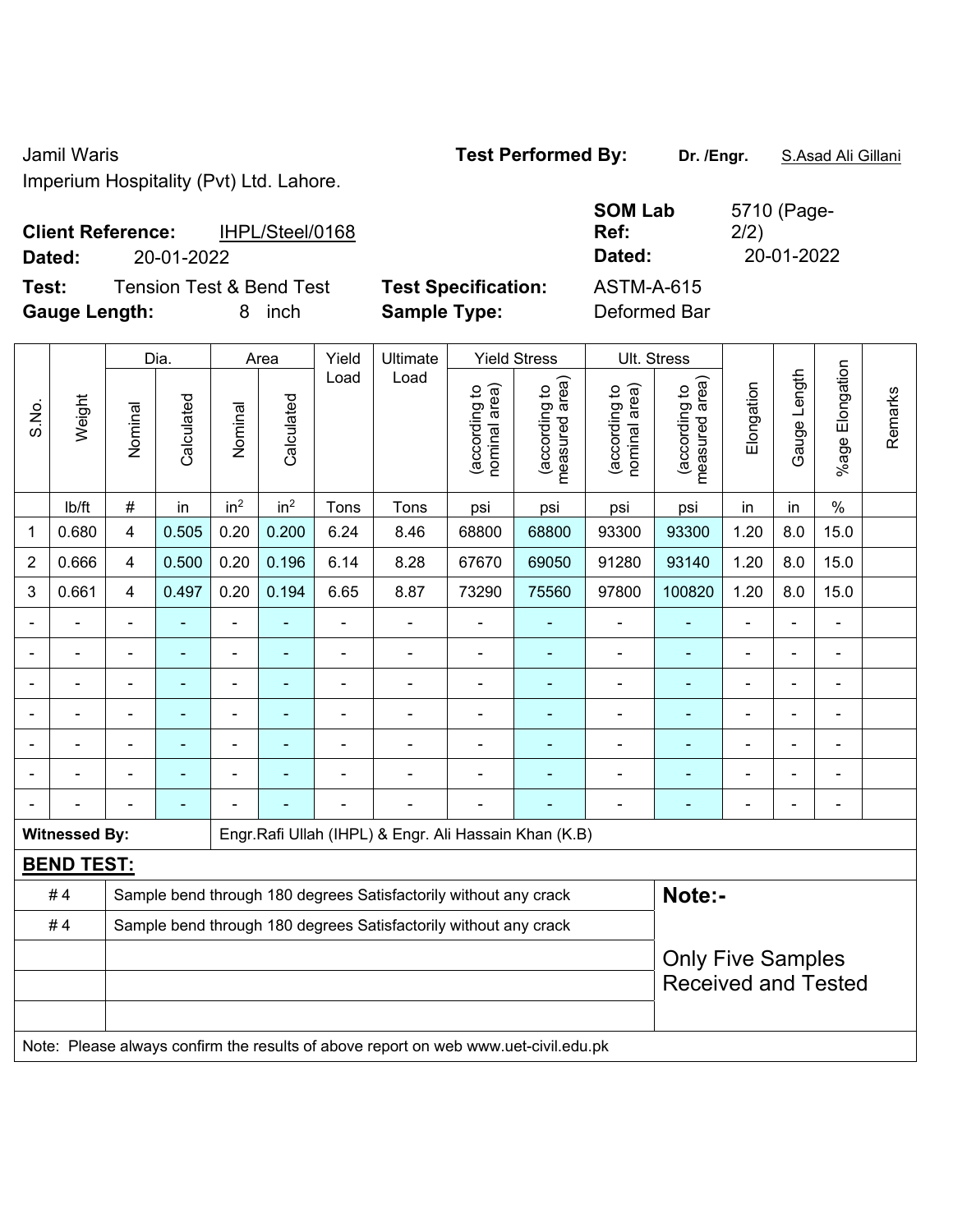Muhammad Nadeem Khan **Test Performed By: Dr. /Engr.** S Asad Ali Gillani ME ECSP,(Construction Of MPA`S Hostel Lahore,Ph-II)

**Client Reference:** 340/ECSP/MPA/ME/03

**Dated:** 12-01-2022 **Dated:** 20-01-2022

**Test:** Tension Test & Bend Test **Test Specification:** ASTM-A-615 **Gauge Length:** 8 inch **Sample Type:** Deformed Bar (Kamran Steel)

| <b>SOM Lab</b> | 5711 (Page- |
|----------------|-------------|
| Ref:           | 1/1)        |
| Dated:         | 20-01-2022  |

|                |                   |                            | Dia.       |                          | Area            | Yield          | Ultimate                                                                            |                                | <b>Yield Stress</b>             | Ult. Stress                    |                                 |                |                |                       |         |
|----------------|-------------------|----------------------------|------------|--------------------------|-----------------|----------------|-------------------------------------------------------------------------------------|--------------------------------|---------------------------------|--------------------------------|---------------------------------|----------------|----------------|-----------------------|---------|
| S.No.          | Weight            | Nominal                    | Calculated | Nominal                  | Calculated      | Load           | Load                                                                                | nominal area)<br>(according to | (according to<br>measured area) | (according to<br>nominal area) | measured area)<br>(according to | Elongation     | Gauge Length   | Elongation<br>$%$ age | Remarks |
|                | lb/ft             | $\#$                       | in         | in <sup>2</sup>          | in <sup>2</sup> | Tons           | Tons                                                                                | psi                            | psi                             | psi                            | psi                             | in             | in             | $\%$                  |         |
| 1              | 2.628             | 8                          | 0.991      | 0.79                     | 0.772           | 24.49          | 34.61                                                                               | 68360                          | 69950                           | 96620                          | 98870                           | 1.20           | 8.0            | 15.0                  |         |
| $\overline{2}$ | 2.628             | 8                          | 0.991      | 0.79                     | 0.772           | 24.03          | 34.07                                                                               | 67080                          | 68640                           | 95110                          | 97330                           | 1.10           | 8.0            | 13.8                  |         |
| 3              | 1.510             | 6                          | 0.752      | 0.44                     | 0.444           | 13.07          | 18.88                                                                               | 65510                          | 64920                           | 94630                          | 93780                           | 1.20           | 8.0            | 15.0                  |         |
| 4              | 1.509             | 6                          | 0.751      | 0.44                     | 0.443           | 12.97          | 18.86                                                                               | 65000                          | 64560                           | 94530                          | 93890                           | 1.40           | 8.0            | 17.5                  |         |
| 5              | 0.658             | 4                          | 0.496      | 0.20                     | 0.193           | 6.01           | 8.48                                                                                | 66320                          | 68730                           | 93530                          | 96920                           | 1.30           | 8.0            | 16.3                  |         |
| 6              | 0.659             | 4                          | 0.497      | 0.20                     | 0.194           | 6.01           | 8.51                                                                                | 66320                          | 68370                           | 93860                          | 96770                           | 1.30           | 8.0            | 16.3                  |         |
|                |                   | $\blacksquare$             | ä,         | $\overline{\phantom{0}}$ | ÷               | $\blacksquare$ | $\blacksquare$                                                                      | $\overline{a}$                 | $\blacksquare$                  | ÷                              | $\blacksquare$                  | $\overline{a}$ | $\blacksquare$ | $\blacksquare$        |         |
|                |                   |                            |            | $\blacksquare$           |                 | $\blacksquare$ | $\blacksquare$                                                                      | $\overline{a}$                 | ٠                               | ÷,                             | $\blacksquare$                  |                |                |                       |         |
|                |                   |                            |            |                          |                 |                |                                                                                     |                                | ۰                               |                                |                                 |                |                |                       |         |
| $\blacksquare$ |                   | $\blacksquare$             | ä,         | ä,                       | ÷               |                | $\blacksquare$                                                                      | $\overline{a}$                 | ٠                               | ÷                              | ۰                               | $\blacksquare$ | ä,             | $\blacksquare$        |         |
|                |                   |                            |            |                          |                 |                |                                                                                     |                                |                                 |                                |                                 |                |                |                       |         |
|                | <b>BEND TEST:</b> |                            |            |                          |                 |                |                                                                                     |                                |                                 |                                |                                 |                |                |                       |         |
|                | # 8               |                            |            |                          |                 |                | Sample bend through 180 degrees Satisfactorily without any crack                    |                                |                                 |                                | Note:-                          |                |                |                       |         |
|                | #6                |                            |            |                          |                 |                | Sample bend through 180 degrees Satisfactorily without any crack                    |                                |                                 |                                |                                 |                |                |                       |         |
|                | #4                |                            |            |                          |                 |                | Sample bend through 180 degrees Satisfactorily without any crack                    |                                |                                 |                                | <b>Only Nine Samples</b>        |                |                |                       |         |
|                |                   | <b>Received and Tested</b> |            |                          |                 |                |                                                                                     |                                |                                 |                                |                                 |                |                |                       |         |
|                |                   |                            |            |                          |                 |                |                                                                                     |                                |                                 |                                |                                 |                |                |                       |         |
|                |                   |                            |            |                          |                 |                | Note: Please always confirm the results of above report on web www.uet-civil.edu.pk |                                |                                 |                                |                                 |                |                |                       |         |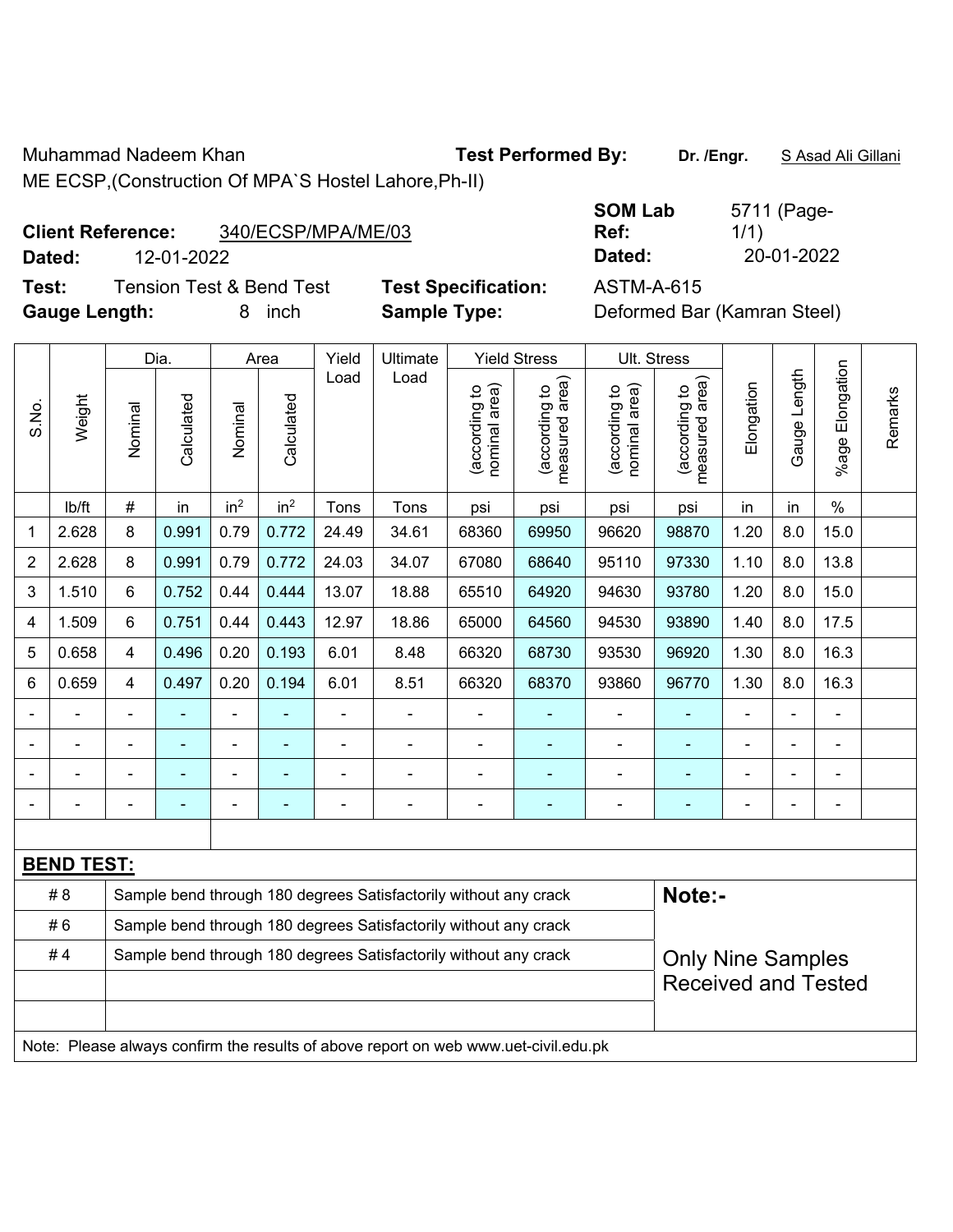Muhammad Nadeem Khan **Test Performed By: Dr. /Engr.** S Asad Ali Gillani ME ECSP,(Construction Of MPA`S Hostel Lahore,Ph-II)

| <b>Client Reference:</b> | 340/ECSP/MPA/ME/04 |
|--------------------------|--------------------|
|                          |                    |

**Dated:** 12-01-2022 **Dated:** 20-01-2022

**Test:** Tension Test & Bend Test **Test Specification:** ASTM-A-615 **Gauge Length:** 8 inch **Sample Type:** Deformed Bar (Kamran Steel)

| <b>SOM Lab</b> | 5712 (Page- |
|----------------|-------------|
| Ref:           | 1/1)        |
| Dated:         | 20-01-2022  |

|                |                   |                                                                  | Dia.           |                 | Area            | Yield | Ultimate                                                                            |                                | <b>Yield Stress</b>             |                                | Ult. Stress                     |                          |              |                       |         |
|----------------|-------------------|------------------------------------------------------------------|----------------|-----------------|-----------------|-------|-------------------------------------------------------------------------------------|--------------------------------|---------------------------------|--------------------------------|---------------------------------|--------------------------|--------------|-----------------------|---------|
| S.No.          | Weight            | Nominal                                                          | Calculated     | Nominal         | Calculated      | Load  | Load                                                                                | nominal area)<br>(according to | (according to<br>measured area) | nominal area)<br>(according to | (according to<br>measured area) | Elongation               | Gauge Length | Elongation<br>$%$ age | Remarks |
|                | lb/ft             | $\#$                                                             | in             | in <sup>2</sup> | in <sup>2</sup> | Tons  | Tons                                                                                | psi                            | psi                             | psi                            | psi                             | in                       | in           | $\frac{0}{0}$         |         |
| 1              | 2.633             | 8                                                                | 0.993          | 0.79            | 0.774           | 26.10 | 34.61                                                                               | 72850                          | 74360                           | 96620                          | 98610                           | 1.10                     | 8.0          | 13.8                  |         |
| $\overline{2}$ | 2.642             | 8                                                                | 0.994          | 0.79            | 0.776           | 23.98 | 32.82                                                                               | 66940                          | 68140                           | 91640                          | 93290                           | 1.20                     | 8.0          | 15.0                  |         |
| 3              | 1.489             | 6                                                                | 0.747          | 0.44            | 0.438           | 12.61 | 18.73                                                                               | 63210                          | 63500                           | 93860                          | 94290                           | 1.30                     | 8.0          | 16.3                  |         |
| $\overline{4}$ | 1.487             | 6                                                                | 0.746          | 0.44            | 0.437           | 12.66 | 18.78                                                                               | 63460                          | 63900                           | 94120                          | 94760                           | 1.40                     | 8.0          | 17.5                  |         |
| 5              | 0.654             | $\overline{4}$                                                   | 0.494          | 0.20            | 0.192           | 6.07  | 8.07                                                                                | 66890                          | 69670                           | 89030                          | 92740                           | 1.30                     | 8.0          | 16.3                  |         |
| 6              | 0.659             | $\overline{4}$                                                   | 0.497          | 0.20            | 0.194           | 6.47  | 8.53                                                                                | 71380                          | 73590                           | 94090                          | 97000                           | 1.20                     | 8.0          | 15.0                  |         |
|                |                   | $\blacksquare$                                                   |                |                 |                 |       |                                                                                     |                                |                                 | $\blacksquare$                 |                                 |                          |              | $\blacksquare$        |         |
|                |                   |                                                                  |                | ÷               |                 |       |                                                                                     |                                |                                 |                                |                                 |                          | ÷            | ä,                    |         |
|                |                   |                                                                  | ٠              | ۰               |                 |       | $\blacksquare$                                                                      | $\blacksquare$                 | $\blacksquare$                  | $\blacksquare$                 | $\blacksquare$                  |                          | ä,           | $\blacksquare$        |         |
|                |                   | $\overline{\phantom{0}}$                                         | $\blacksquare$ | $\blacksquare$  | ٠               |       | $\blacksquare$                                                                      | $\blacksquare$                 | $\blacksquare$                  | $\blacksquare$                 | $\blacksquare$                  | ÷                        | ÷            | $\blacksquare$        |         |
|                |                   |                                                                  |                |                 |                 |       |                                                                                     |                                |                                 |                                |                                 |                          |              |                       |         |
|                | <b>BEND TEST:</b> |                                                                  |                |                 |                 |       |                                                                                     |                                |                                 |                                |                                 |                          |              |                       |         |
|                | # 8               |                                                                  |                |                 |                 |       | Sample bend through 180 degrees Satisfactorily without any crack                    |                                |                                 |                                | Note:-                          |                          |              |                       |         |
|                | #6                |                                                                  |                |                 |                 |       | Sample bend through 180 degrees Satisfactorily without any crack                    |                                |                                 |                                |                                 |                          |              |                       |         |
|                | #4                | Sample bend through 180 degrees Satisfactorily without any crack |                |                 |                 |       |                                                                                     |                                |                                 |                                |                                 | <b>Only Nine Samples</b> |              |                       |         |
|                |                   |                                                                  |                |                 |                 |       |                                                                                     |                                |                                 |                                | <b>Received and Tested</b>      |                          |              |                       |         |
|                |                   |                                                                  |                |                 |                 |       |                                                                                     |                                |                                 |                                |                                 |                          |              |                       |         |
|                |                   |                                                                  |                |                 |                 |       | Note: Please always confirm the results of above report on web www.uet-civil.edu.pk |                                |                                 |                                |                                 |                          |              |                       |         |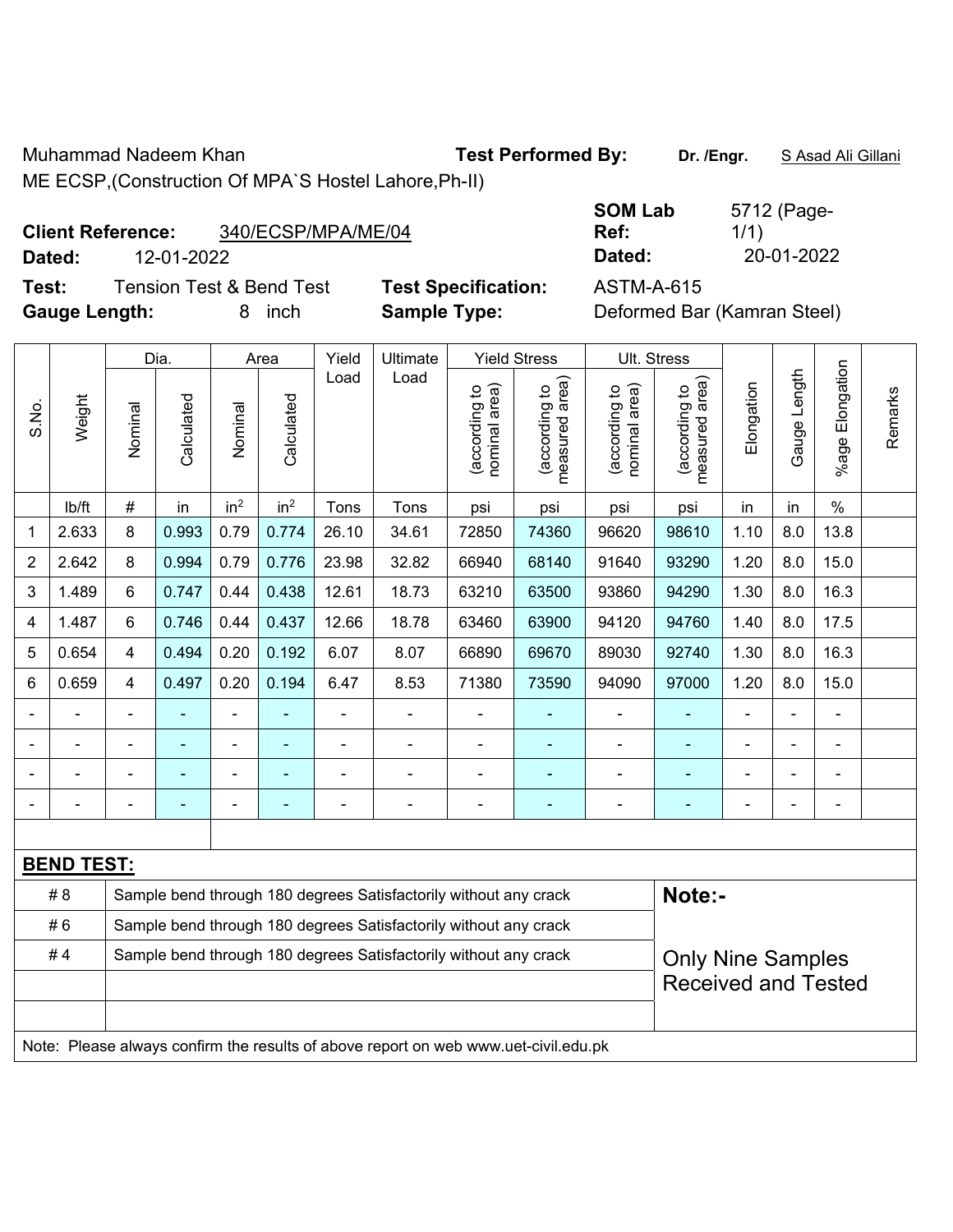Engr. Imran Saddique **Test Performed By: Dr. /Engr.** S Asad Ali Gillani

P & CE,Ittefaq Building Solutions Pvt.Ltd,Lahore.

### **Client Reference:** Nil

**Dated:** 20-01-2022 **Dated:** 20-01-2022

**Test:** Tension Test & Bend Test Test Specification: **Gauge Length:** 8 inch **Sample Type:** Deformed Bar

| <b>SOM Lab</b><br>Ref: | 5714 (Page-<br>1/1) |
|------------------------|---------------------|
| Dated:                 | 20-01-2022          |
| ASTM-A-615             |                     |

|                              |                                                                                     |                                                                  | Dia.       |                 | Area                     | Yield<br>Ultimate |                                                                  |                                | <b>Yield Stress</b>                                   |                                | Ult. Stress                     |            |              |                          |         |
|------------------------------|-------------------------------------------------------------------------------------|------------------------------------------------------------------|------------|-----------------|--------------------------|-------------------|------------------------------------------------------------------|--------------------------------|-------------------------------------------------------|--------------------------------|---------------------------------|------------|--------------|--------------------------|---------|
| S.No.                        | Weight                                                                              | Nominal                                                          | Calculated | Nominal         | Calculated               | Load              | Load                                                             | nominal area)<br>(according to | (according to<br>measured area)                       | (according to<br>nominal area) | measured area)<br>(according to | Elongation | Gauge Length | Elongation<br>$%$ age    | Remarks |
|                              | Ib/ft                                                                               | #                                                                | in         | in <sup>2</sup> | in <sup>2</sup>          | Tons              | Tons                                                             | psi                            | psi                                                   | psi                            | psi                             | in         | in           | $\frac{0}{0}$            |         |
| 1                            | 1.054                                                                               | 5                                                                | 0.628      | 0.31            | 0.310                    | 9.40              | 13.20                                                            | 66870                          | 66870                                                 | 93920                          | 93920                           | 1.20       | 8.0          | 15.0                     |         |
| $\overline{2}$               | 1.062                                                                               | 5                                                                | 0.630      | 0.31            | 0.312                    | 9.33              | 13.25                                                            | 66360                          | 65930                                                 | 94280                          | 93680                           | 1.20       | 8.0          | 15.0                     |         |
| 3                            | 0.639                                                                               | $\overline{4}$                                                   | 0.489      | 0.20            | 0.188                    | 6.24              | 8.36                                                             | 68800                          | 73190                                                 | 92180                          | 98060                           | 1.00       | 8.0          | 12.5                     |         |
| 4                            | 0.641                                                                               | 4                                                                | 0.489      | 0.20            | 0.188                    | 5.98              | 8.38                                                             | 65990                          | 70200                                                 | 92400                          | 98300                           | 1.20       | 8.0          | 15.0                     |         |
| $\blacksquare$               |                                                                                     | $\blacksquare$                                                   |            | $\blacksquare$  |                          | $\blacksquare$    | $\blacksquare$                                                   | $\overline{\phantom{a}}$       | $\blacksquare$                                        | $\blacksquare$                 | ٠                               |            | ä,           | $\blacksquare$           |         |
|                              |                                                                                     |                                                                  | L,         | $\blacksquare$  | ٠                        | $\blacksquare$    | $\blacksquare$                                                   | $\blacksquare$                 | $\blacksquare$                                        | $\blacksquare$                 | $\blacksquare$                  |            |              | $\blacksquare$           |         |
| $\blacksquare$               |                                                                                     | ä,                                                               | ÷,         | $\frac{1}{2}$   | $\blacksquare$           | $\blacksquare$    | $\blacksquare$                                                   | $\blacksquare$                 | $\blacksquare$                                        | $\blacksquare$                 | $\blacksquare$                  | ÷          | ä,           | $\blacksquare$           |         |
|                              |                                                                                     |                                                                  |            | $\blacksquare$  |                          |                   |                                                                  |                                |                                                       | -                              |                                 |            |              | ä,                       |         |
|                              |                                                                                     |                                                                  |            |                 |                          |                   |                                                                  |                                |                                                       |                                |                                 |            |              |                          |         |
| $\qquad \qquad \blacksquare$ |                                                                                     |                                                                  | ۰          |                 | $\overline{\phantom{0}}$ |                   | $\blacksquare$                                                   | $\overline{\phantom{0}}$       | $\overline{\phantom{0}}$                              | -                              | $\blacksquare$                  |            |              | $\overline{\phantom{a}}$ |         |
|                              |                                                                                     |                                                                  |            |                 |                          |                   |                                                                  |                                |                                                       |                                |                                 |            |              |                          |         |
| <b>BEND TEST:</b>            |                                                                                     |                                                                  |            |                 |                          |                   |                                                                  |                                |                                                       |                                |                                 |            |              |                          |         |
|                              | #5                                                                                  |                                                                  |            |                 |                          |                   | Sample bend through 180 degrees Satisfactorily without any crack |                                |                                                       |                                | Note:-                          |            |              |                          |         |
|                              | #4                                                                                  | Sample bend through 180 degrees Satisfactorily without any crack |            |                 |                          |                   |                                                                  |                                |                                                       |                                |                                 |            |              |                          |         |
|                              |                                                                                     |                                                                  |            |                 |                          |                   |                                                                  |                                | <b>Only Six Samples</b><br><b>Received and Tested</b> |                                |                                 |            |              |                          |         |
|                              | Note: Please always confirm the results of above report on web www.uet-civil.edu.pk |                                                                  |            |                 |                          |                   |                                                                  |                                |                                                       |                                |                                 |            |              |                          |         |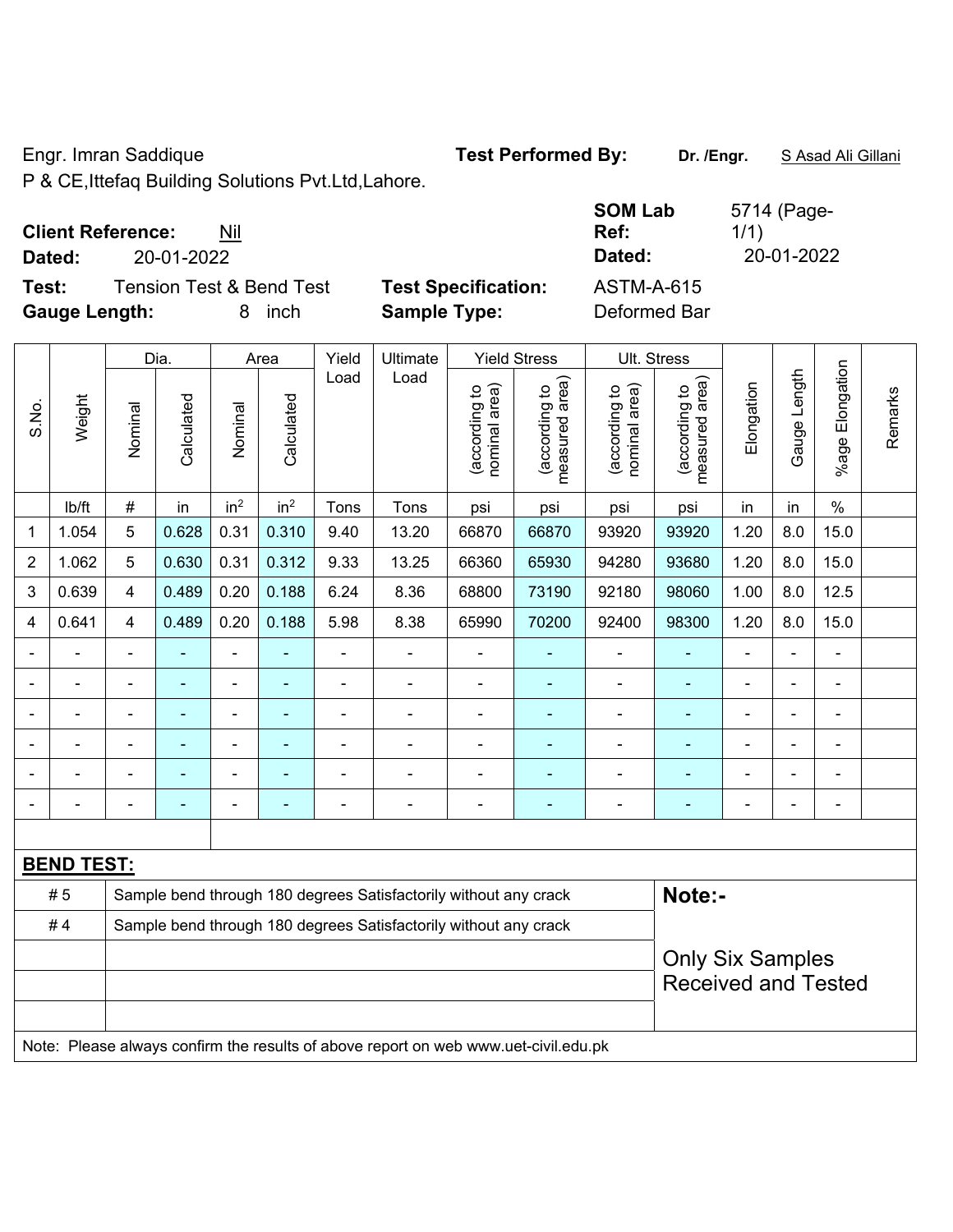Muhammad Nasim **Test Performed By: Dr. /Engr.** S. Asad Ali Gillani

AE B&R For GE (Army)-II LRC.(Const. Of 1x 128 Men SM Bk, 25 Cav, 11Div Lhr)(M/S Mureed Inter.)

**Client Reference:** 6003/31/E6 **Dated:** 18-01-2022 **Dated:** 20-01-2022 **Test:** Tension Test & Bend Test **Test Specification:** ASTM-A-615

**SOM Lab Ref:**  5715 (Page-1b/1)

**Gauge Length:** 8 inch **Sample Type:** Deformed Bar

|                   | Weight                                                                              | Dia.                                                                       |            | Area                         |                 | Yield          | Ultimate                 |                                | <b>Yield Stress</b>             |                                | Ult. Stress                        |                |                |                       |         |
|-------------------|-------------------------------------------------------------------------------------|----------------------------------------------------------------------------|------------|------------------------------|-----------------|----------------|--------------------------|--------------------------------|---------------------------------|--------------------------------|------------------------------------|----------------|----------------|-----------------------|---------|
| S.No.             |                                                                                     | Nominal                                                                    | Calculated | Nominal                      | Calculated      | Load           | Load                     | nominal area)<br>(according to | measured area)<br>(according to | nominal area)<br>(according to | area)<br>(according to<br>measured | Elongation     | Gauge Length   | Elongation<br>$%$ age | Remarks |
|                   | lb/ft                                                                               | $\#$                                                                       | in         | in <sup>2</sup>              | in <sup>2</sup> | Tons           | Tons                     | psi                            | psi                             | psi                            | psi                                | in             | in             | $\%$                  |         |
| 1                 | 1.489                                                                               | $\,6$                                                                      | 0.747      | 0.44                         | 0.438           | 12.41          | 19.13                    | 62190                          | 62470                           | 95910                          | 96340                              | 1.30           | 8.0            | 16.3                  |         |
| $\overline{2}$    | 1.511                                                                               | $6\phantom{1}$                                                             | 0.752      | 0.44                         | 0.444           | 12.33          | 19.32                    | 61830                          | 61270                           | 96830                          | 95950                              | 1.50           | 8.0            | 18.8                  |         |
| 3                 | 0.637                                                                               | $\overline{4}$                                                             | 0.488      | 0.20                         | 0.187           | 5.02           | 7.49                     | 55310                          | 59150                           | 82620                          | 88370                              | 1.10           | 8.0            | 13.8                  |         |
| 4                 | 0.634                                                                               | 4                                                                          | 0.487      | 0.20                         | 0.186           | 5.05           | 7.49                     | 55650                          | 59830                           | 82620                          | 88840                              | 1.30           | 8.0            | 16.3                  |         |
| $\blacksquare$    |                                                                                     | ä,                                                                         |            | $\blacksquare$               | ä,              | L,             | ä,                       | $\blacksquare$                 | ٠                               | ä,                             | $\blacksquare$                     | $\blacksquare$ | ä,             | $\blacksquare$        |         |
|                   |                                                                                     | $\overline{\phantom{0}}$                                                   | ÷,         | $\qquad \qquad \blacksquare$ | $\blacksquare$  | $\blacksquare$ | $\blacksquare$           | $\blacksquare$                 | $\blacksquare$                  | $\overline{\phantom{0}}$       | $\blacksquare$                     | $\blacksquare$ |                | $\blacksquare$        |         |
| Ē,                | $\blacksquare$                                                                      | ä,                                                                         | L,         | $\blacksquare$               | ä,              | L,             | ä,                       | $\overline{\phantom{a}}$       | ÷,                              | $\overline{\phantom{0}}$       | $\blacksquare$                     | L,             | $\blacksquare$ | $\blacksquare$        |         |
|                   |                                                                                     | Ē,                                                                         |            | $\qquad \qquad \blacksquare$ | $\blacksquare$  | Ē,             | $\overline{\phantom{0}}$ | ä,                             | ÷                               | ä,                             | $\blacksquare$                     |                |                | $\blacksquare$        |         |
|                   |                                                                                     |                                                                            |            | ٠                            |                 |                |                          | $\blacksquare$                 | ۰                               |                                | $\blacksquare$                     |                |                |                       |         |
|                   |                                                                                     |                                                                            |            |                              |                 |                |                          | $\blacksquare$                 |                                 |                                |                                    | Ē,             |                | $\blacksquare$        |         |
|                   |                                                                                     |                                                                            |            |                              |                 |                |                          |                                |                                 |                                |                                    |                |                |                       |         |
| <b>BEND TEST:</b> |                                                                                     |                                                                            |            |                              |                 |                |                          |                                |                                 |                                |                                    |                |                |                       |         |
|                   | #6                                                                                  | Note:-<br>Sample bend through 180 degrees Satisfactorily without any crack |            |                              |                 |                |                          |                                |                                 |                                |                                    |                |                |                       |         |
|                   | #4                                                                                  | Sample bend through 180 degrees Satisfactorily without any crack           |            |                              |                 |                |                          |                                |                                 |                                |                                    |                |                |                       |         |
|                   |                                                                                     |                                                                            |            |                              |                 |                |                          |                                |                                 | <b>Only Six Samples</b>        |                                    |                |                |                       |         |
|                   |                                                                                     |                                                                            |            |                              |                 |                |                          | <b>Received and Tested</b>     |                                 |                                |                                    |                |                |                       |         |
|                   |                                                                                     |                                                                            |            |                              |                 |                |                          |                                |                                 |                                |                                    |                |                |                       |         |
|                   | Note: Please always confirm the results of above report on web www.uet-civil.edu.pk |                                                                            |            |                              |                 |                |                          |                                |                                 |                                |                                    |                |                |                       |         |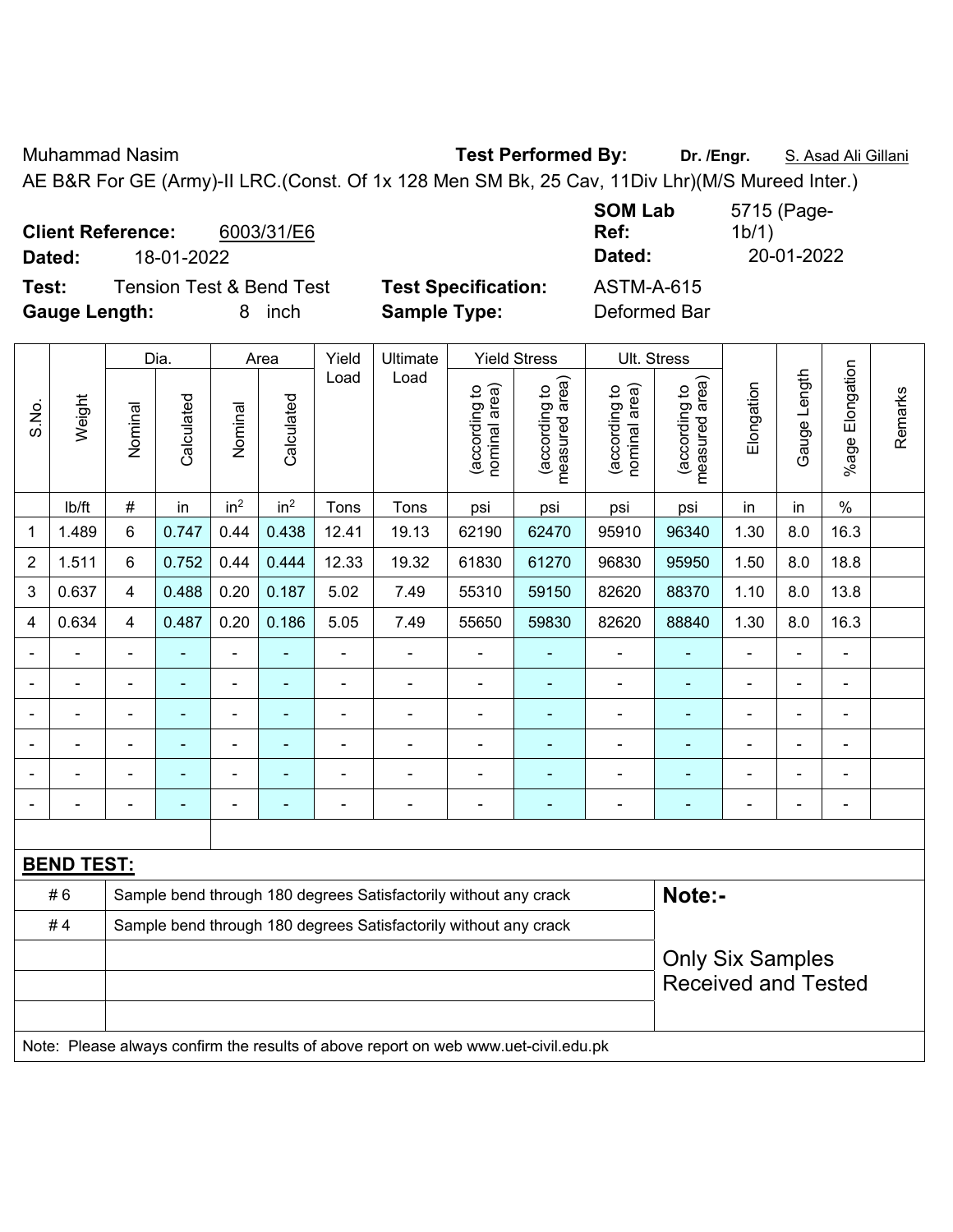Muhammad Nasim **Test Performed By: Dr. /Engr.** S. Asad Ali Gillani

AE B&R For GE (Army)-II LRC.(Const. Of 1x 128 Men SM Bk, 25 Cav, 11Div Lhr)(M/S Mureed Inter.)

**Client Reference:** 6003/31/E6 **Dated:** 18-01-2022 **Dated:** 20-01-2022 **Test:** Tension Test & Bend Test **Test Specification:** ASTM-A-615

**SOM Lab Ref:**  5715 (Page-1a/1)

**Gauge Length:** 8 inch **Sample Type:** Deformed Bar

| ena rest |  |
|----------|--|
| inch     |  |

|                   |                                                                                     | Dia.                                                             |                | Area            |                 | Yield          | Ultimate                                                         | <b>Yield Stress</b>            |                                 |                                | Ult. Stress                     |                |                |                 |         |
|-------------------|-------------------------------------------------------------------------------------|------------------------------------------------------------------|----------------|-----------------|-----------------|----------------|------------------------------------------------------------------|--------------------------------|---------------------------------|--------------------------------|---------------------------------|----------------|----------------|-----------------|---------|
| S.No.             | Weight                                                                              | Nominal                                                          | Calculated     | Nominal         | Calculated      | Load           | Load                                                             | nominal area)<br>(according to | measured area)<br>(according to | (according to<br>nominal area) | measured area)<br>(according to | Elongation     | Gauge Length   | %age Elongation | Remarks |
|                   | lb/ft                                                                               | $\#$                                                             | in             | in <sup>2</sup> | in <sup>2</sup> | Tons           | Tons                                                             | psi                            | psi                             | psi                            | psi                             | in             | in             | $\%$            |         |
| $\mathbf{1}$      | 2.697                                                                               | 8                                                                | 1.005          | 0.79            | 0.793           | 24.74          | 38.12                                                            | 69070                          | 68810                           | 106430                         | 106030                          | 1.10           | 8.0            | 13.8            |         |
| $\overline{2}$    | 2.673                                                                               | 8                                                                | 1.000          | 0.79            | 0.786           | 24.57          | 37.82                                                            | 68590                          | 68930                           | 105580                         | 106120                          | 1.30           | 8.0            | 16.3            |         |
| 3                 | 1.018                                                                               | 5                                                                | 0.617          | 0.31            | 0.299           | 9.65           | 15.21                                                            | 68680                          | 71210                           | 108200                         | 112180                          | 1.20           | 8.0            | 15.0            |         |
| 4                 | 1.024                                                                               | 5                                                                | 0.619          | 0.31            | 0.301           | 9.89           | 15.41                                                            | 70350                          | 72450                           | 109650                         | 112930                          | 1.00           | 8.0            | 12.5            |         |
|                   |                                                                                     |                                                                  |                |                 |                 |                |                                                                  |                                |                                 |                                |                                 |                |                |                 |         |
|                   |                                                                                     |                                                                  |                | ä,              |                 | Ē,             | Ē,                                                               | $\blacksquare$                 | ۰                               |                                | ۰                               |                |                |                 |         |
|                   |                                                                                     |                                                                  | $\blacksquare$ | ä,              | ÷               | L,             | Ē,                                                               | $\blacksquare$                 | ۳                               |                                | ٠                               | $\blacksquare$ | ä,             | ä,              |         |
|                   |                                                                                     |                                                                  |                | -               |                 | $\blacksquare$ | $\blacksquare$                                                   |                                | ÷                               | $\blacksquare$                 | ۰                               | $\blacksquare$ |                | -               |         |
|                   |                                                                                     |                                                                  | $\blacksquare$ | ä,              | ۰               | $\blacksquare$ | ÷,                                                               | $\blacksquare$                 | ÷                               | $\blacksquare$                 | ÷,                              | $\blacksquare$ | $\blacksquare$ | $\blacksquare$  |         |
|                   |                                                                                     |                                                                  |                |                 |                 |                | Ē,                                                               | $\blacksquare$                 | ۳                               |                                | ÷                               |                |                | ÷               |         |
|                   |                                                                                     |                                                                  |                |                 |                 |                |                                                                  |                                |                                 |                                |                                 |                |                |                 |         |
| <b>BEND TEST:</b> |                                                                                     |                                                                  |                |                 |                 |                |                                                                  |                                |                                 |                                |                                 |                |                |                 |         |
|                   | #8                                                                                  |                                                                  |                |                 |                 |                | Sample bend through 180 degrees Satisfactorily without any crack |                                |                                 |                                | Note:-                          |                |                |                 |         |
|                   | #5                                                                                  | Sample bend through 180 degrees Satisfactorily without any crack |                |                 |                 |                |                                                                  |                                |                                 |                                |                                 |                |                |                 |         |
|                   |                                                                                     |                                                                  |                |                 |                 |                |                                                                  |                                |                                 |                                | <b>Only Six Samples</b>         |                |                |                 |         |
|                   |                                                                                     |                                                                  |                |                 |                 |                | <b>Received and Tested</b>                                       |                                |                                 |                                |                                 |                |                |                 |         |
|                   |                                                                                     |                                                                  |                |                 |                 |                |                                                                  |                                |                                 |                                |                                 |                |                |                 |         |
|                   | Note: Please always confirm the results of above report on web www.uet-civil.edu.pk |                                                                  |                |                 |                 |                |                                                                  |                                |                                 |                                |                                 |                |                |                 |         |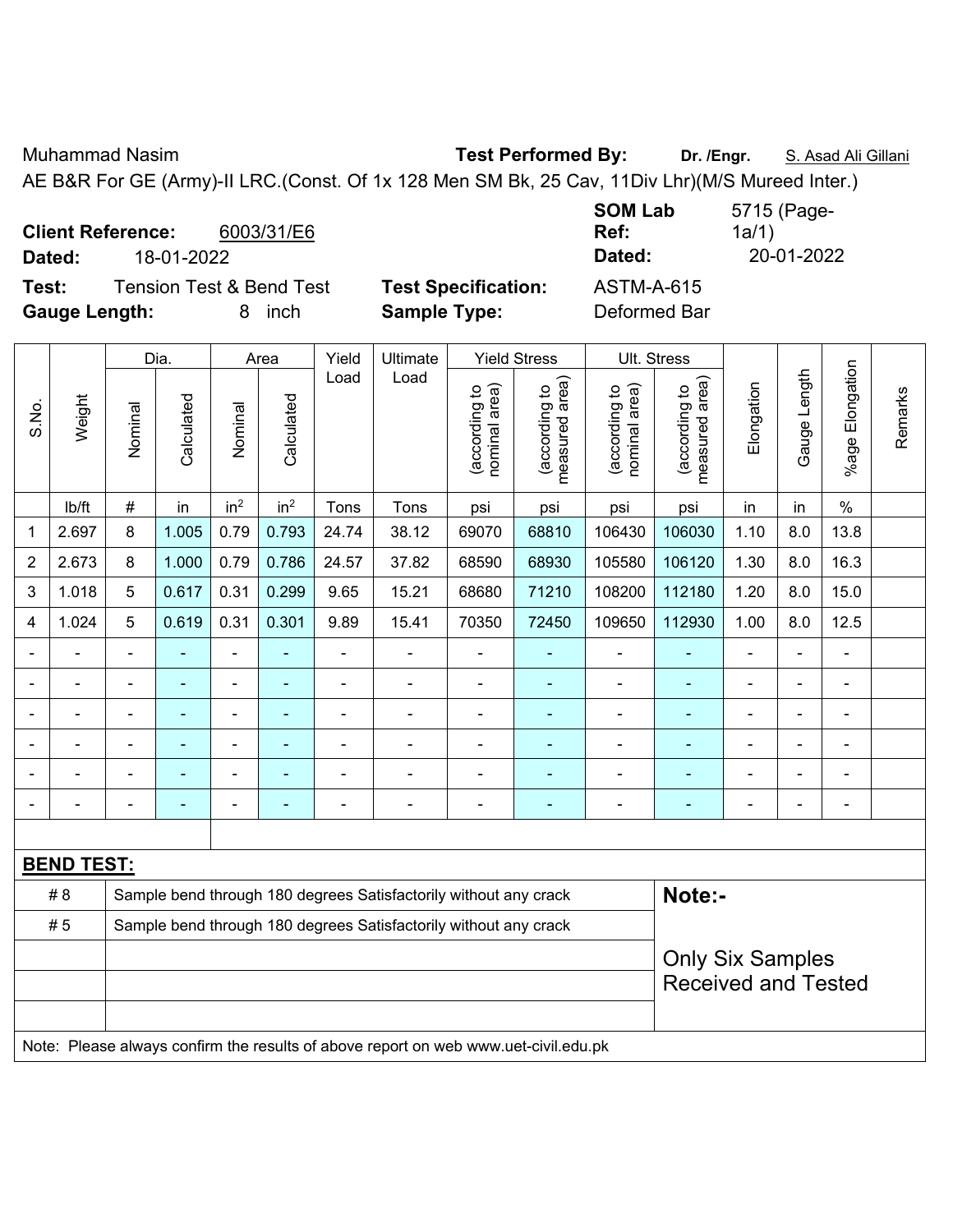**Test Performed by**: .S. Asad Ali Gillani

Maj OIC Immad Khan Armament & Vehicle Group C/O Army Stores Inspection Depot Lahore Cantt.

**Client Reference No.: AVG/C-22/E/2020/LID Dated: 20-01-2022 SOM Lab Ref**: CED/SOM/5708 (Page 1/1) Dated: 20-01-2022 **Test Type:** Load Test **Sample Type:** Lashing Chain

# **Load Test Results**

| Sample No.     | <b>Mark</b> | <b>Sample Type</b> | <b>Ultimate</b><br><b>Breaking Load</b><br>(KN) | <b>Ultimate</b><br><b>Breaking Load</b><br>(Tons) |  |
|----------------|-------------|--------------------|-------------------------------------------------|---------------------------------------------------|--|
| 1              | A           | Lashing Chain      | 578.0                                           | 58.9                                              |  |
| $\overline{2}$ | B           | Lashing Chain      | 529.0                                           | 53.9                                              |  |

**Note:** Please always confirm the results on web **www.uet-civil.edu.pk**